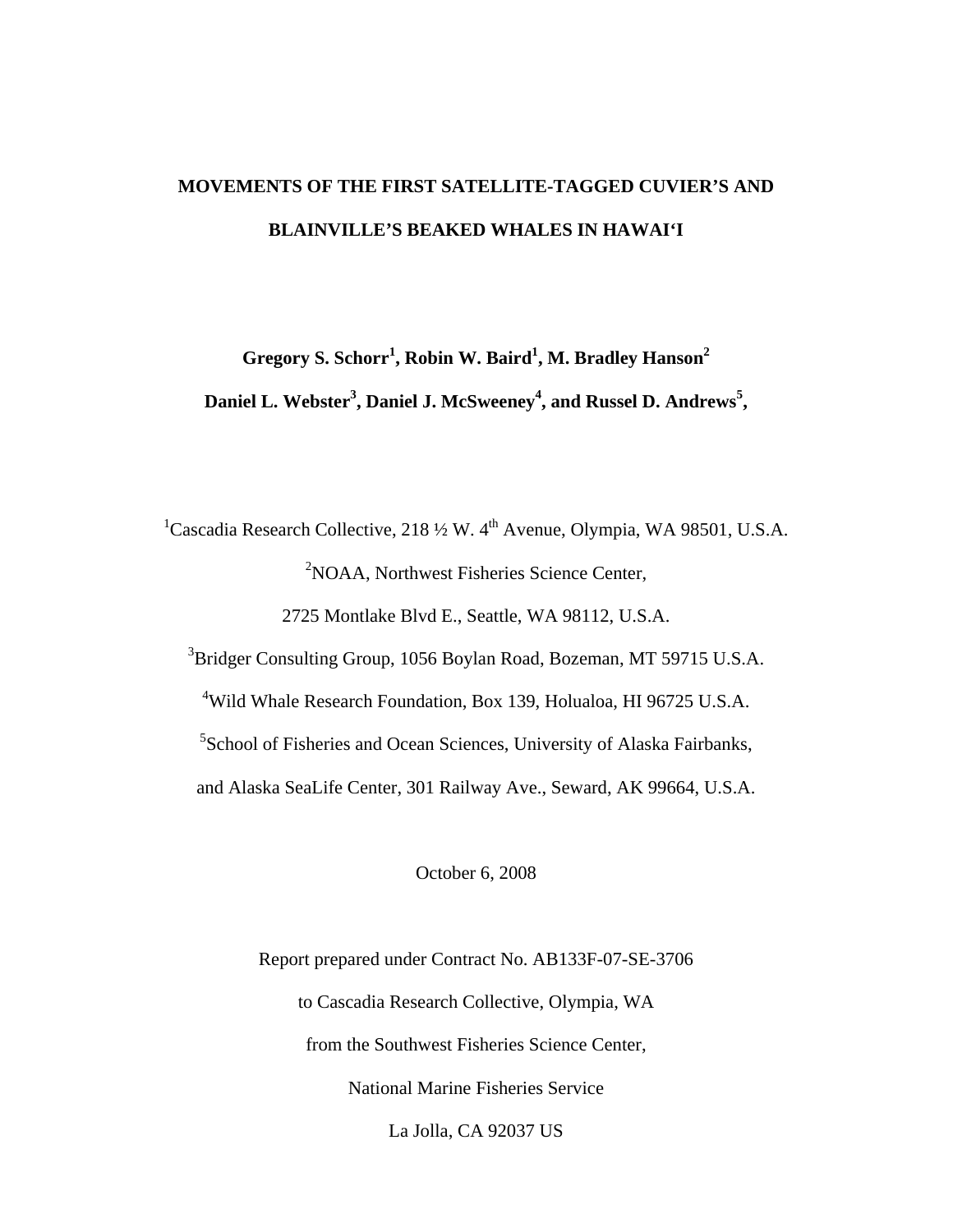## Abstract

Studies on the movement patterns and habitat use of cetaceans are often constrained by numerous factors including ship time, logistics, and the ability to track individuals over time. Obtaining information on beaked whales is especially difficult both due to their habits and their low population densities. To better understand movements of beaked whales in Hawai'i, Argoslinked satellite tags were remotely applied to the dorsal fins of three Blainville's beaked whales (*Mesoplodon densirostris*) and three Cuvier's beaked whales (*Ziphius cavirostris*) in 2006 and 2008, representing the first time that beaked whales have been tracked by satellite. Transmissions for Blainville's were received for 15, 16 and 23 days and for Cuvier's for 2, 13 and 24 days. All six individuals were tagged west of the island of Hawai'i. Five of the six individuals moved out of the study area but continued to remain associated with the island. All of the Blainville's and one of the Cuvier's moved into the Alenuihaha Channel, a site of naval antisubmarine warfare exercises that is difficult to survey due to unfavorable sea conditions. Movement patterns of tagged animals support the results of photo-identification studies which suggest the populations of both species are island-associated and that individuals exhibit strong site fidelity, both of which potentially increases the susceptibility of these small populations to anthropogenic impacts.

#### Introduction

Information on movements of individuals is required to understand population structure and delineate stock boundaries. Unbiased information on where animals spend their time can also be used to identify important foraging habitats and assess the likelihood of repeated exposure to potential anthropogenic impacts, if human activities are spatially heterogeneous. In areas where conditions limit survey coverage, collecting unbiased information on movements is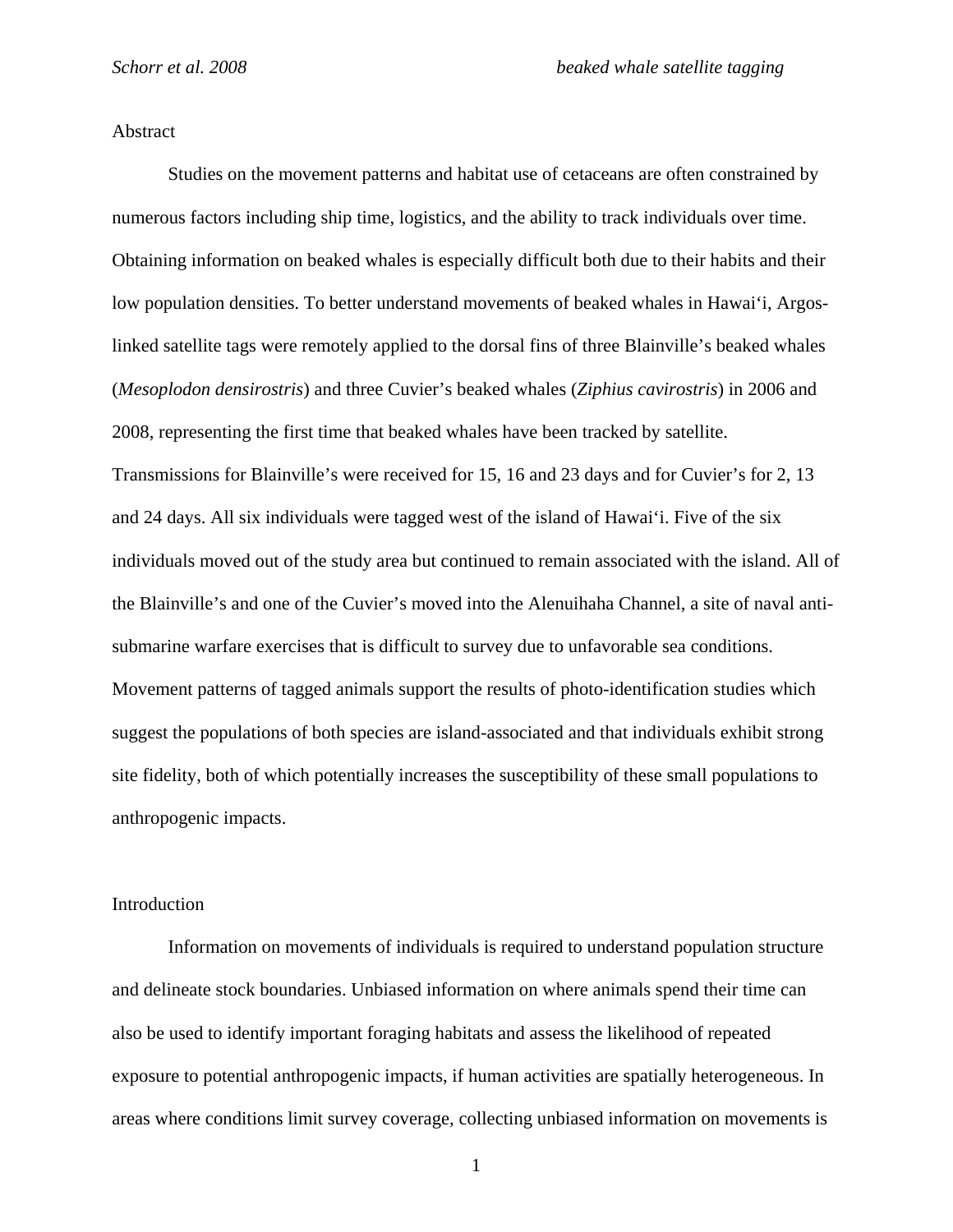problematic. If conditions allow for surveying all potential habitats, and sample sizes are large enough, photographic identification of individuals can be used to assess movements over all habitats. When survey conditions do not allow for broad coverage of all habitats, one method to examine movements is to instrument individuals with satellite tags, allowing for remote determination of locations.

Around the Hawaiian Islands the trade winds, predominantly coming from the east and northeast, interact with the land masses, creating areas where conditions are more conducive to cetacean sighting surveys. While areas to the west of the island of Hawai'i can be calm, allowing for studies of deep-water species (e.g., McSweeney et al. 2007), trade winds effectively prohibit survey coverage off the eastern and northern shores of most of the islands, and in deeper waters west of the other main Hawaiian Islands.

Studies of beaked whales off the west coast of the island of Hawai'i have allowed for assessment of diving patterns, habitat use, site fidelity, and aspects of social organization (Baird et al. 2006, 2008a; McSweeney et al. 2007). Mark-recapture analyses of photographically identified individuals of both Cuvier's and Blainville's beaked whales indicate very small population sizes in that area (Baird et al. unpublished). Individuals appear to show high levels of site fidelity over periods of up to 15 years (McSweeney et al. 2007). Given the overall low encounter rates with beaked whales and the difficulty studying them off other islands due to inclement sea conditions, assessing movements of beaked whales among the main Hawaiian Islands based on photographic re-identifications would require substantial investment of both resources and time. However, without information on movements it is difficult to assess what proportion of the population is effectively being sampled off the west coast of the island of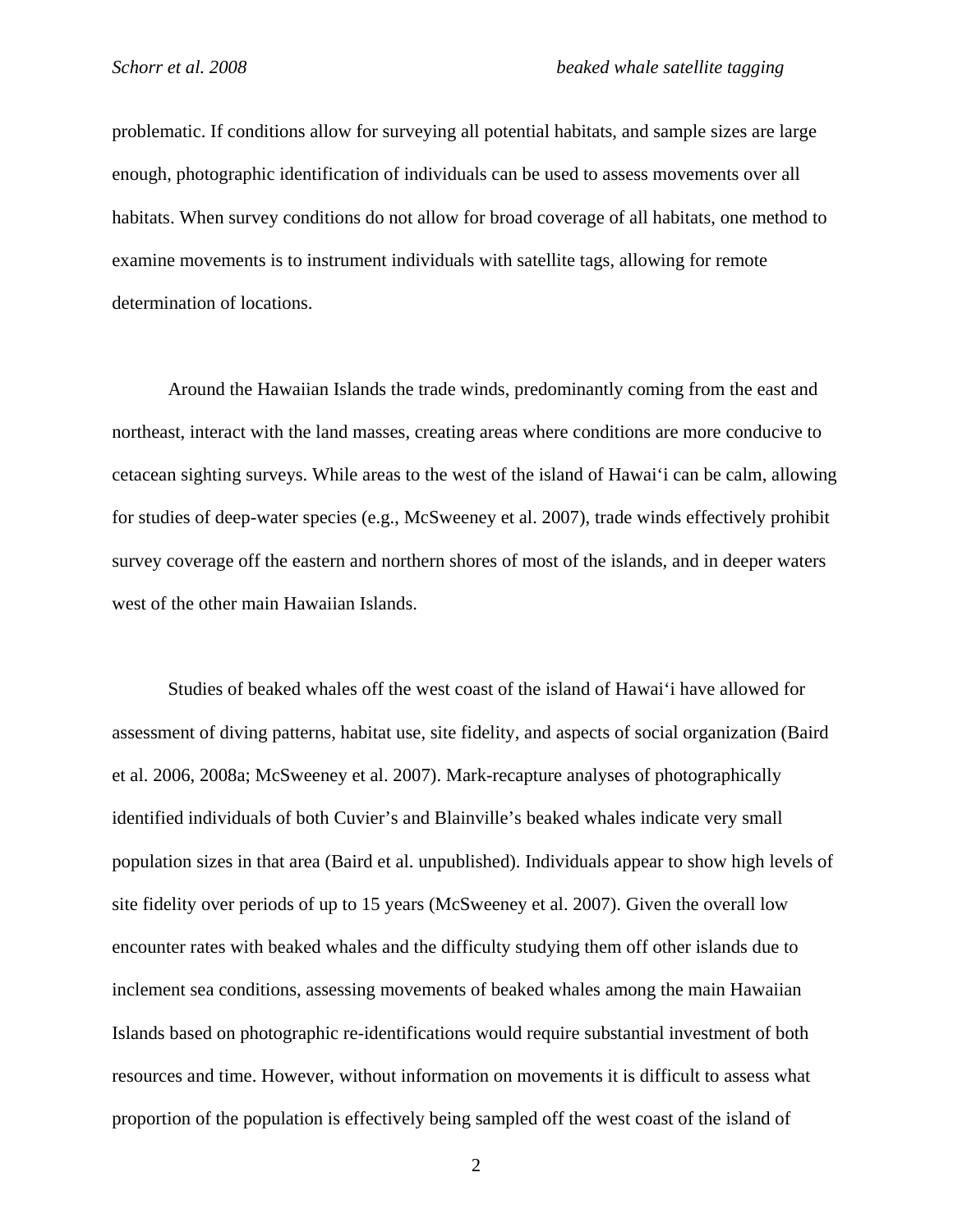Hawai'i.

In order to assess movements of individuals over a larger scale than the existing study area of McSweeney et al. (2007), we tagged beaked whales using a modified version of a tag used previously on killer whales (Andrews et al. 2008). In 2006 satellite tags were deployed on three Blainville's beaked whales and one Cuvier's beaked whale, and in 2008 we were able to deploy two additional satellite tags on Cuvier's beaked whales off the island of Hawai'i. Here we report information on movements of these individuals, the first beaked whales to have been satellite-tagged.

#### Methods

#### *Tags and tag programming*

 Tags were constructed with a SPOT5 (Wildlife Computers, Redmond, Washington, USA), Argos-linked location-only Platform Transmitter Terminal (PTT). In 2006, the PTT's were then modified for dorsal fin-attachment by adding an aluminum base plate with a threaded hole at each end of the plate for dart attachment. The entire tag and plate were then cast with an additional layer of epoxy to encapsulate the aluminum plate, providing a more hydrodynamic shape and additional thickness of material around the batteries to protect them from the high pressures anticipated during beaked whale dives. After modification, tag body dimensions were 65 x 30 x 22 mm. In 2008, tags were modified slightly, and the entire tag was cast as a one-step process. The aluminum plate was replaced by two fiberboard plates, and helicals were inserted to attach the darts. Dimensions of the new tags were 63 x 30 x 21 mm.

Each tag incorporated two 6.5 cm long medical-grade titanium darts that were screwed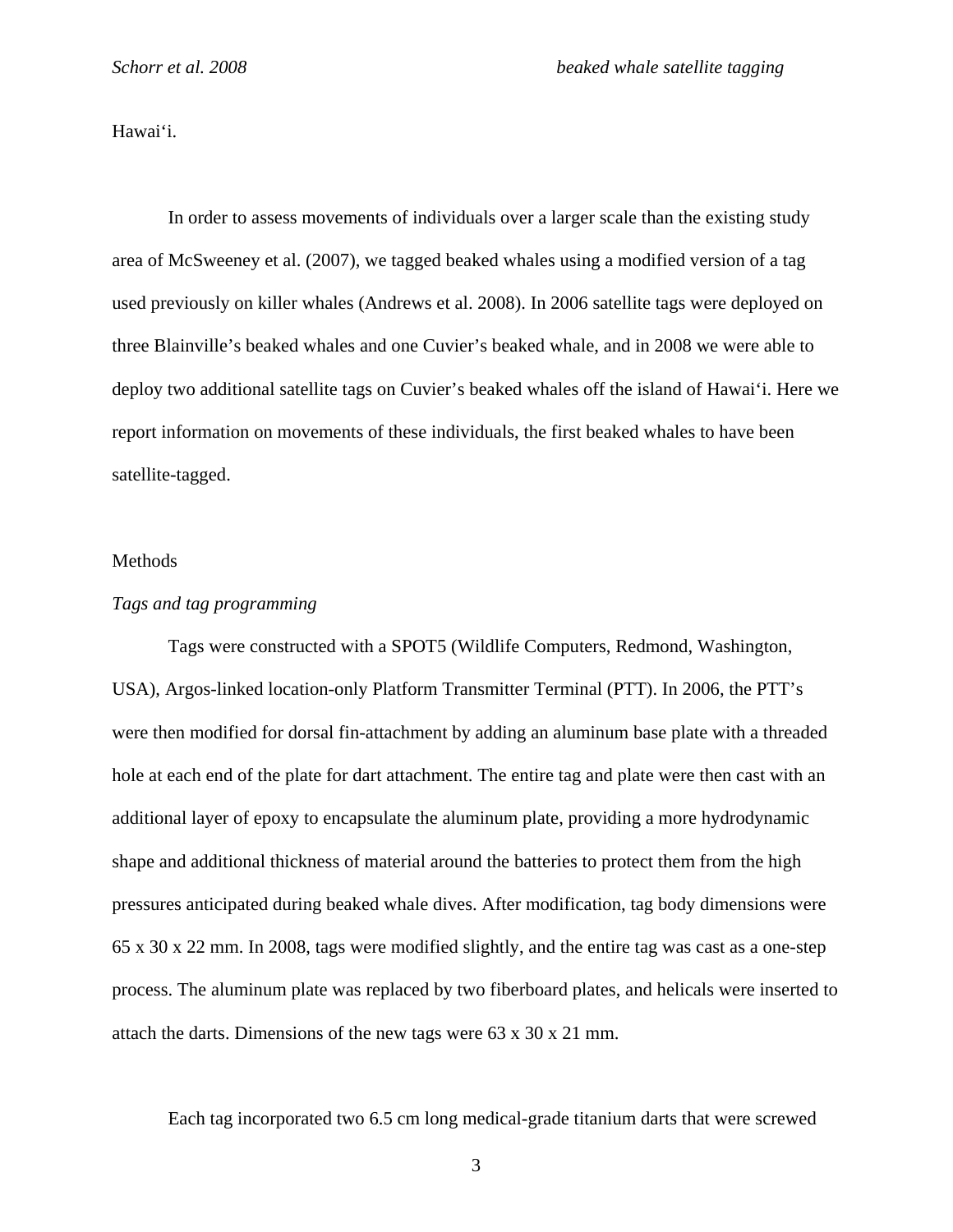into the holes in the bottom of the tag. The darts were designed to penetrate the connective tissue in the dorsal fin and remain embedded with a series of backwards facing 'barbs' which acted as anchors for the darts (see Andrews et al. 2008). Weight of the entire package was approximately 49 g. The transmitter itself was designed to remain external to the body to minimize the invasiveness of the technique (Fig. 1).

 Transmitters were duty-cycled to turn on during times of the day when satellite overpasses were most likely to occur. The likelihood of satellite overpasses were determined using the pass predictions generated from the Argos website. This predicts the overpass time for all satellites currently orbiting and capable of receiving uplinks from the PTT's in the general location of deployment. Tags can only be programmed to transmit in hourly blocks, and duty cycling was chosen to take advantage of hours where multiple satellites were passing overhead, with an emphasis placed on obtaining uplinks spread throughout the day. In 2006, tags were duty cycled to transmit daily for the first 30 days then every 3-5 days, with the first two tags transmitting six hours a day and the second two transmitting seven hours a day, during time blocks corresponding to the times with the highest frequency of satellite overpasses. The tags had a theoretical battery life of at least 22,000 transmissions and duty cycling was such that they could continue to transmit for up to 180 days if the tags remained attached. Several changes were made in 2008 in response to new information from the PTT manufacturer and information gained from deployment records of the 2006 tags. Estimates of theoretical battery life in 2008 were increased to 35,000 transmissions. Given the relatively short duration of signal contact in 2006, 2008 tags were set to transmit daily for the first 60 days and every other day thereafter. Repetition rate (minimum time between subsequent transmissions) was decreased from 45s in 2006 to 15s in 2008, based on surfacing information obtained from time-depth recorders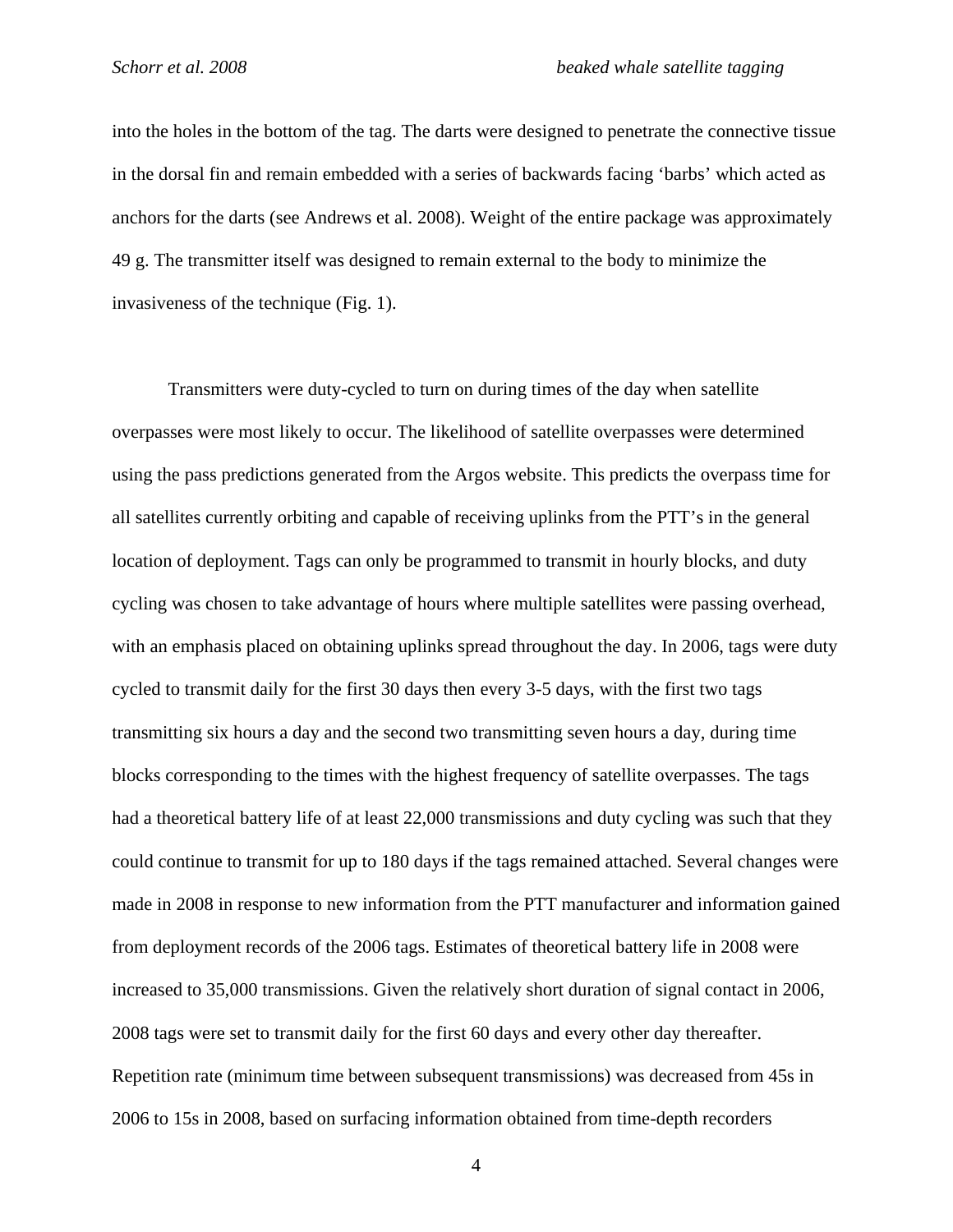deployed on beaked whales in 2006 (Baird et al. 2008a) and from the average number of uplinks per overpass from the 2006 tags. This change was designed to allow more uplinks per overpass, and thus potentially better location qualities. In 2008, to increase the number of potential locations each day, tags transmitted for 12 hours per day during three four-hour time blocks corresponding to the times with the highest frequency of satellite overpasses. In 2008 tags were programmed to transmit from 0300-0700 HST, 0900-1300 HST, and 1400-1800 HST.

## *Field work*

Field work was conducted off the west coast of the island of Hawai'i during November and December 2006, August 2007, and April and May 2008. A 8.2 meter Boston Whaler with a custom-built bowsprit was used for tagging. Searches were conducted in a non-random, nonsystematic manner, with effort concentrated primarily in areas where conditions were conducive to spotting odontocetes and which could be readily reached by small boat from Honokohau Harbor.

Tags were deployed from an estimated range of 2.5 - 10 m using a Dan-Inject JM Special 25 (Børkop, Denmark) pneumatic projector with a modified arrow to hold the tag in flight. Tags were attached to the dorsal fin or dorsal ridge area, to take advantage of the strong connective tissue in that region and provide the best location for a clear transmission of the signal when the animal surfaced. Both the target animal and other individuals within the groups were photographed before and during tagging, and the sex of tagged whales was determined using the presence/absence of erupted teeth and scarring patterns. Photographs of tagged whales and companion animals were compared to photo-identification catalogs (McSweeney *et al.* 2007) to determine sighting history.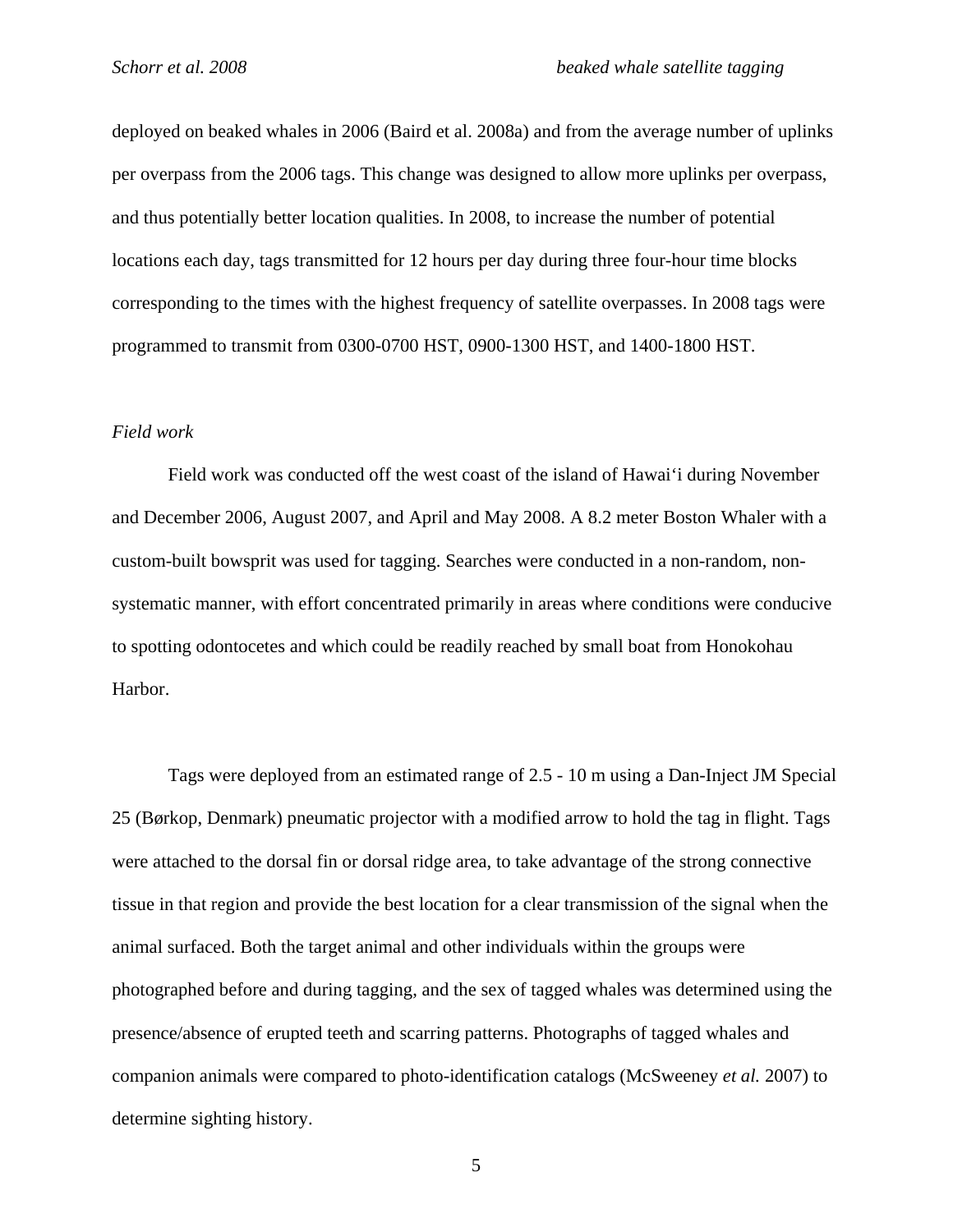## *Data acquisition and processing*

 PTT transmissions are received by a series of NOAA Polar Orbiting Environmental Satellites (POES) (Argos user manual<sup>1</sup>). Each satellite has a visible circular 'footprint' of about a 5,000 km-diameter in which it can see transmitting tags. The polar orbiting path of the satellites means that there are fewer overpasses as you get closer to the equator. In Hawai'i in 2008 for example, the total number of satellite passes over the region were between 15-18 times per day. The PTT's signal can only be received by the satellite during its overpass (between 8 and 15 minutes, average of 10), but is dependent on the elevation of the overpass above the horizon. The path of each overpass is not the same elevation above the eastern or western horizon. As a result, some overpasses are of shorter duration and consequently are so low in the horizon that the calculation of accurate location, based on the Doppler-shift principle, is compromised. Within a single overpass, a satellite must receive at least two uplinks from the PTT in order to determine a location, and to improve the accuracy of the location these must be spread out across the duration of the overpass. The more messages received and the longer spread between first and last message during the overpass generally leads to a higher location class (see below).

Transmitter locations received from Argos include a location class (LC) indicating degree of accuracy in the reported position based both on the number of messages received in a single overpass, and the temporal spacing of those messages. LC 3, 2, and 1 each have a set estimate of accuracy; whereas LC 0, A, B, and Z are undefined. Therefore, all locations must be assessed for plausibility before being used to estimate an animal's location (*e.g.* Argos User Manual, 2007,

<sup>1</sup> Available from http://www.argos-system.org/manual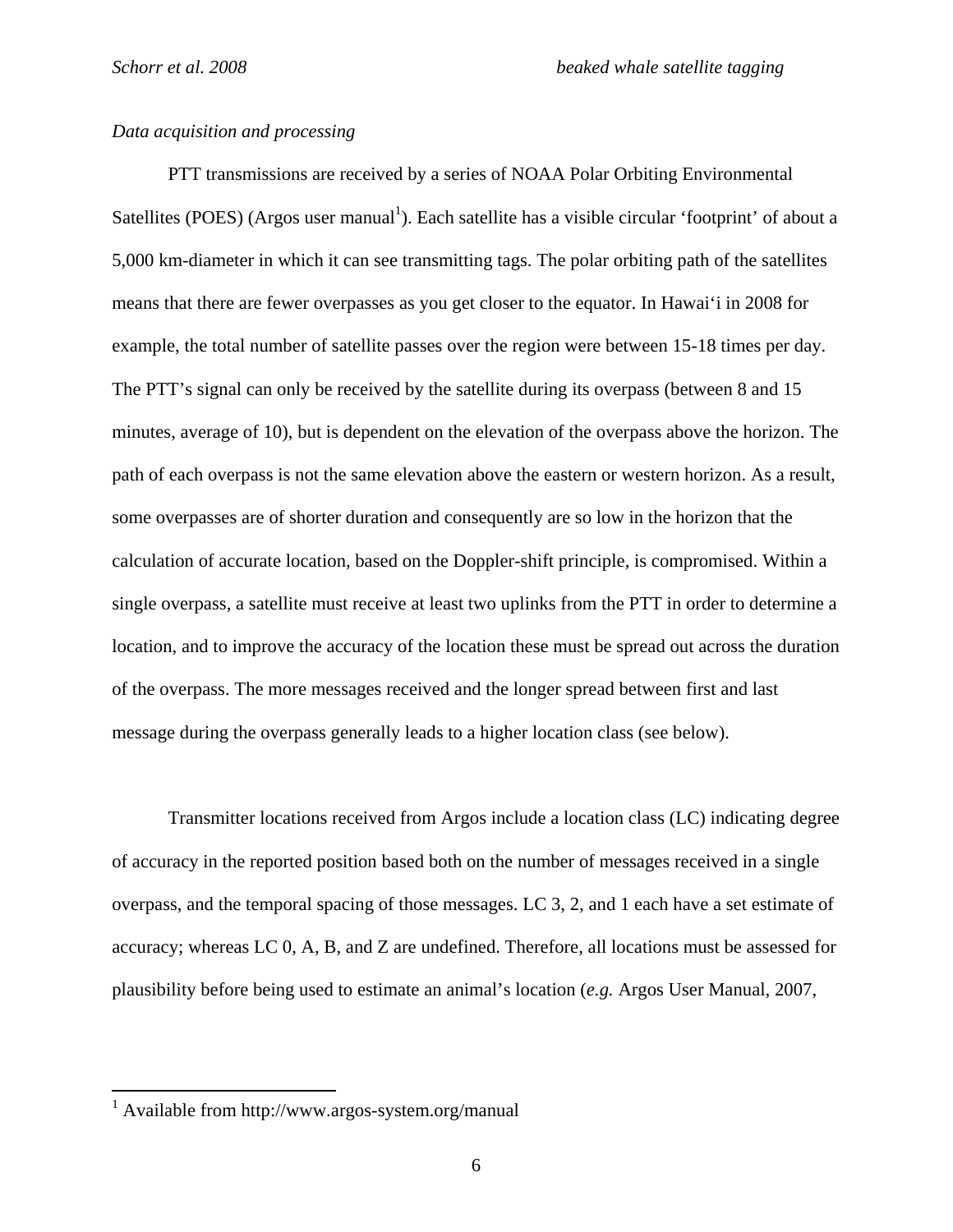Harris *et al.* 1990, Mate *et al.* 1997, Vincent *et al.* 2002). We used the Douglas Argos-Filter<sup>2</sup>, version 7.06, to assess locations for plausibility, using two independent methods (distance between consecutive locations, and rate and bearings among consecutive movement vectors). The Douglas filter incorporates several user-defined variables in the filtering process, including maximum-redundant distance (Maxredun -- temporally near-consecutive points within a defined distance are kept by the filter), maximum sustainable rate of movement (Minrate – speed in km/hr based on a reasonable rate of movement sustainable for several hours or days), location classes to keep (the filter will automatically keep all LC's of this defined class and higher), and Ratecoef. The Ratecoef assesses locations by looking at the angle created by three subsequent points, and is based on the concept that the animal is unlikely to leave one location, travel towards a subsequent location, and then immediately move back to the same location again. The filter passes or fails a point depending on the distance between locations (Fig. 2). Larger angles become suspect (i.e. the filter becomes more conservative) as Ratecoef increases.

The maximum-redundant-distance was set at 3km (two or more near-consecutive points within 3 km of each other are kept by the filter). The maximum sustainable rate of movement was set at 15 km/h for 2006 data and 10 km/h for 2008 data, given the differences in transmission schedules between the two years leading to a larger number of locations, and a higher percentage of better LC's, in 2008. These rates of movement are much higher than that reported by McSweeney *et al*. (2007) while actively tracking tagged whales (minimum rate of horizontal movement for Blainville's beaked whales of 1.94 km/h,  $SD = 0.94$ ), but faster rates of movement are likely attainable for at least short periods of time, and the higher rate helps retain

 2 Available from http://alaska.usgs.gov/science/biology/spatial/douglas.html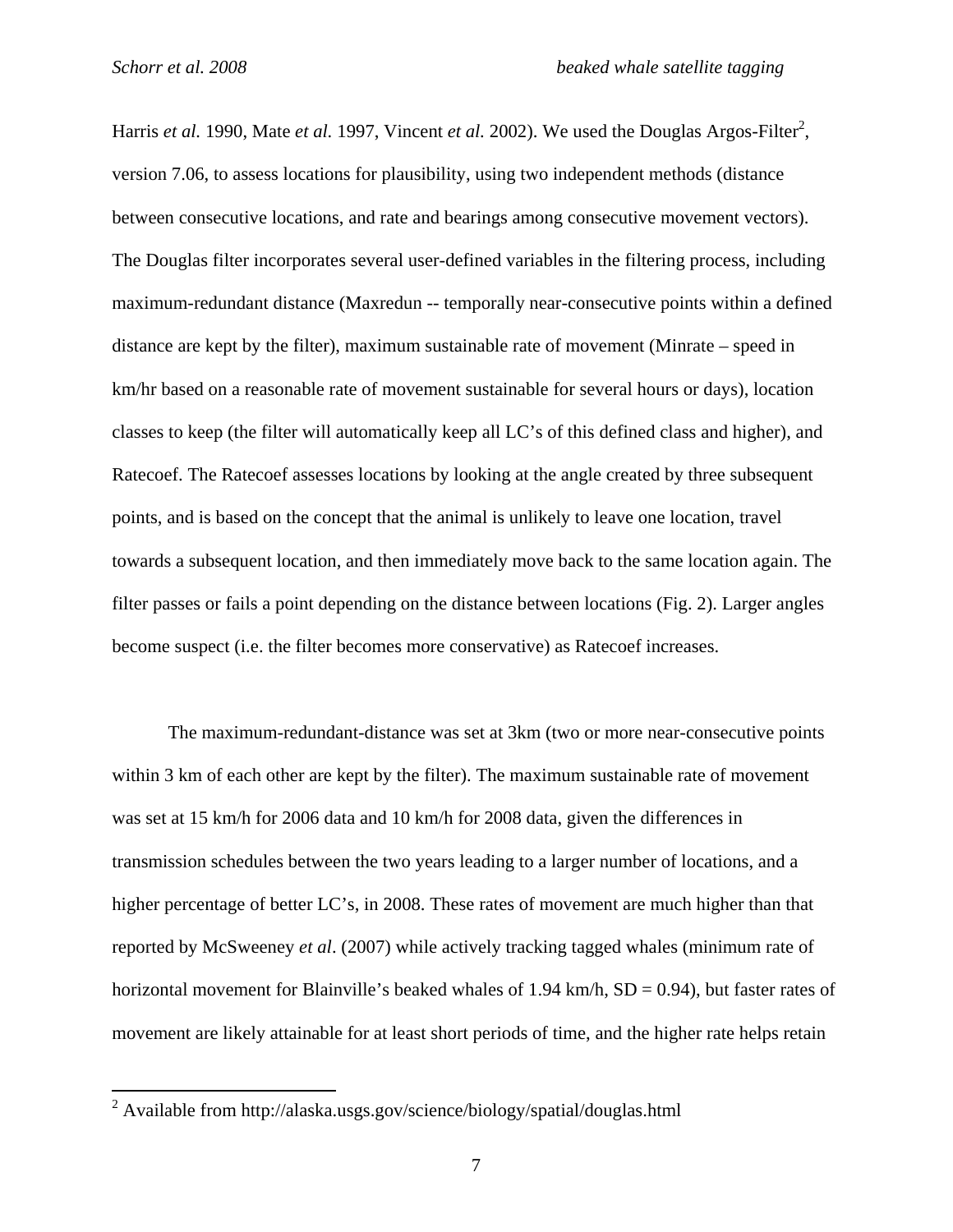$\overline{a}$ 

points which have spuriously large movement rates between them due to short amount of time between uplinks to the satellite. All Argos locations of class LC2 and better were automatically retained. Bearings between locations (Ratecoef) were assessed to further eliminate outlying points using a rate of coefficient of 15 in 2006 and 25 in 2008.

The cumulative distance covered, and the straight-line distance from deployment, were calculated using all filtered locations. Rates of horizontal movement were calculated among consecutive locations with time intervals from 4 to 24 hours; rates calculated from shorter and longer intervals were excluded. Due to sometimes low location quality and the steep near-shore bathymetry, some locations plot on land. These locations were retained for the purposes of calculating rates of movement, but were omitted for bathymetry calculations. Depth, slope, and distance to shore were extracted for all filtered locations by overlaying point location data on a bathymetric raster surface in ArcGIS Version 9.2 (ESRI, Redlands, California, USA). Depth (in meters) and slope values (in degrees) were transferred to point locations using the 'intersect point tool' in Hawth's analysis tools (Beyer 2004). A 50 m x 50 m multibeam synthesis bathymetry model from the Hawai'i Mapping Research Group<sup>3</sup> was used. The model had areas of no data, so the grid was overlaid on a 3-arc second (90 m x 90 m) U.S. Coastal Relief Model bathymetry from the National Geophysical Data Center<sup>4</sup> to provide 90 m resolution data where 50 m resolution data were absent. Due to the known error with satellite locations (true positions of the animal are likely within several kilometers of location depending on location class), we report the median values of our analysis to minimize the effect of outliers.

<sup>&</sup>lt;sup>3</sup>Available from http://www.soest.hawaii.edu/HMRG/Multibeam/index.php

<sup>4</sup> Available from http://www.ngdc.noaa.gov/mgg/coastal/coastal.htm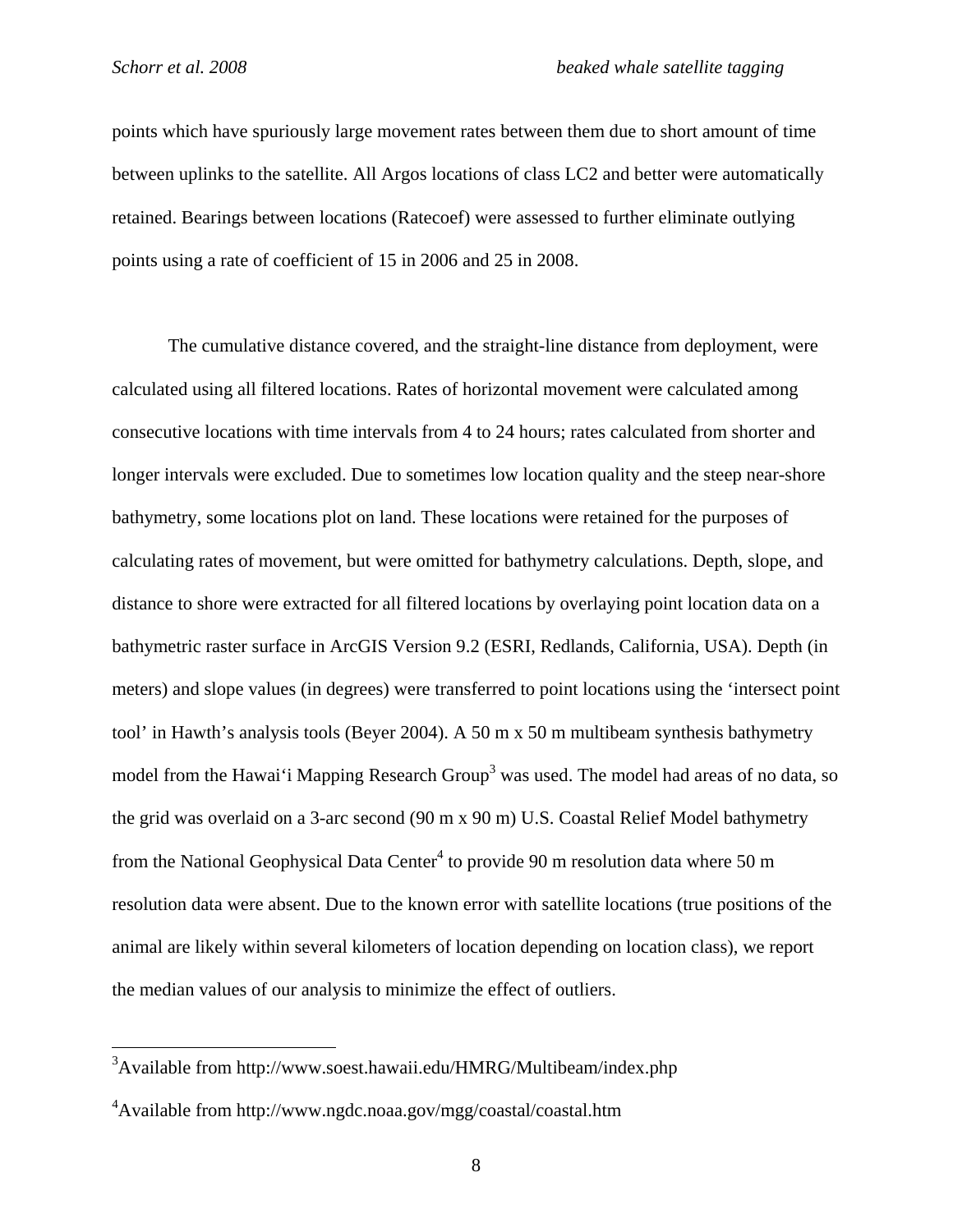## Results

Three Blainville's beaked whales, two adult males and one adult female, were tagged in three different encounters during November and December 2006 with tags functioning from 15- 23 days (Table 1). Three Cuvier's beaked whales were tagged, one (an adult female) in November 2006 and two (one adult female, one adult male) in the same group on May 5, 2008. Locations from the Cuvier's tagged in 2006 were only received for two days, while in 2008 locations were received for the adult female (HIZc027) over a 13 day period, and for the adult male (HIZc008) over a 24 day period (Table 1).

#### *Blainville's beaked whales*

Comparisons of photographs of the two tagged adult males (catalog numbers HIMd118 and HIMd120) and companion whales to our photo-identification catalog (McSweeney *et al.* 2007) indicated they had not been previously identified in the area, but both were associated with previously identified adult females. Comparison of photographs of the tagged adult female (HIMd001) indicated she was first identified in the study area in 1991, and had been previously documented 14 times (McSweeney *et al.* 2007). Both HIMd118 and HIMd120 were tagged in the northern portion of our study area and the tags transmitted over the course of 23 and 16 days respectively, though uplinks were not received on all days (Table 1). After remaining in the area of tag deployment for several days, both animals moved north out of our study area and into the Alenuihaha Channel, with HIMd120 spending 3 days on the northeast side of the island before moving back to the west (Fig. 3). Despite cumulative distances traveled of 410.4 km and 283.8 km, both animals remained close to the deployment location, with a median straight-line distance from tagging site of 32.0 km (range =  $3.9 - 74.1$ ) and 53.9 km (range =  $20.0 - 85.3$ ) for HIMd118 and HIMd120, respectively (Table 2). Excluding locations from the first three days,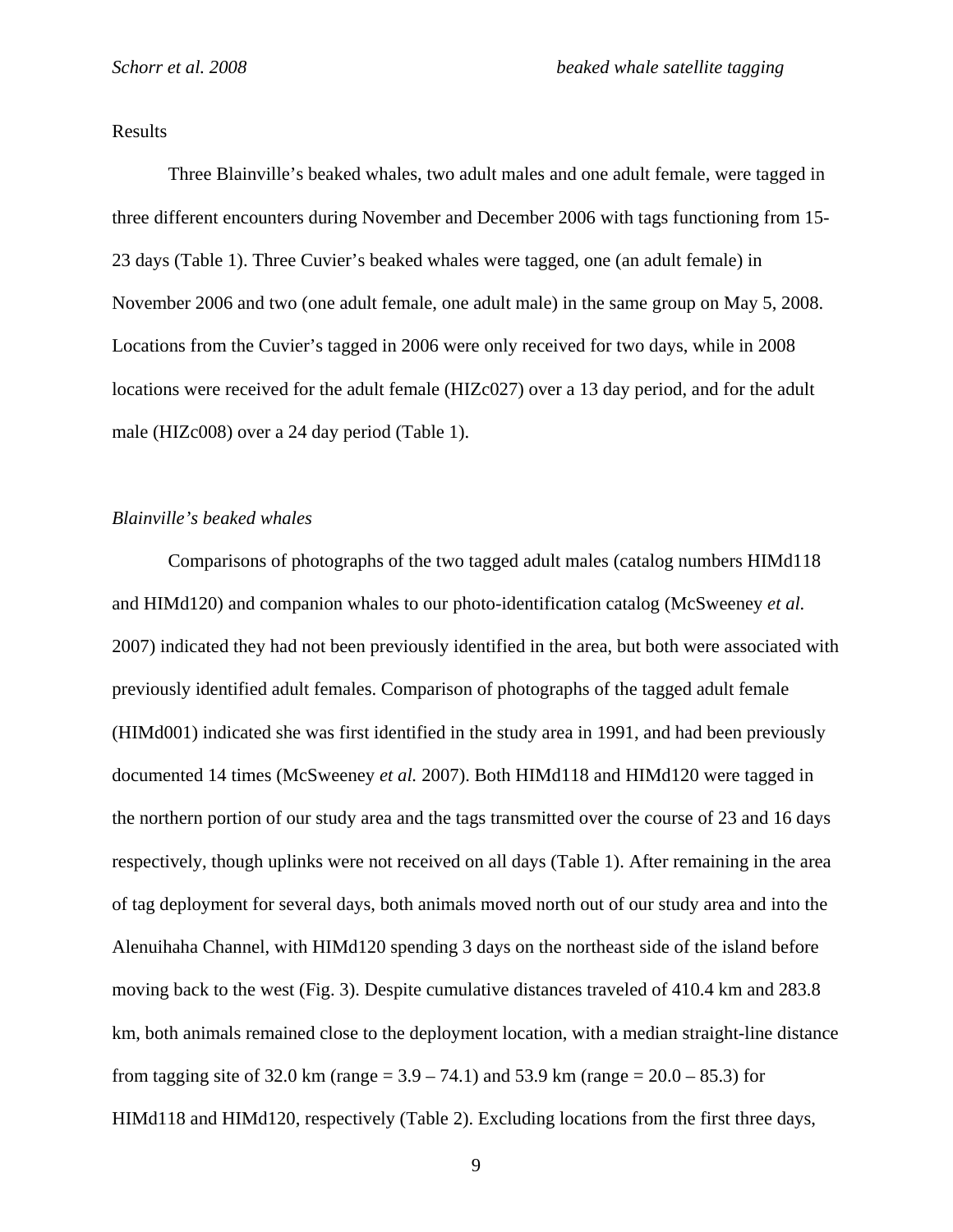there was no relationship between the number of days since tagging and the distance from tagging (regression, HIMd118,  $r^2 = 0.002$ ,  $p = 0.85$ ; HIMd120,  $r^2 = 0.001$ ,  $p = 0.90$ ).

HIMd001 was tagged at the very southern portion of our study area in a group with four other animals, three of which had been previously identified. Similar to the localized movements of HIMd118 and HIMd120, HIMd001 spent 11 days moving in a localized area off the southwest portion of the island, traveling no further than  $37.0 \text{ km}$  (median = 11.3, range = 2.7-37.0) from the deployment location. On day 12, HIMd001 traveled to the north out of the study area and into the Alenuihaha Channel, traveling a minimum cumulative distance of 102 km in 2 days. HIMd001 moved a maximum of 139.1 km away from deployment location by day 13 (Fig. 3). There was a strong positive relationship between the number of days since deployment and the distance from deployment taking into account movements after day three (regression,  $r^2 = 0.726$ ,  $p = 0.0004$ ). Minimum cumulative distance covered during the last five days of tracking represented 307 of the total 495.6 kilometers traveled (Table 2).

All three animals utilized similar depths and remained closely associated with the island of Hawai'i (Table 3). The degree of bathymetric slope over which the animals spent their time differed significantly among individuals (Kruskall-Wallis one-way ANOVA, *P* < 0.001). This difference was due to the degree of slope used by HIMd001 being significantly greater than that of both HIMd118 and HIMd120 (Mann-Whitney U test;  $P < 0.001$ ,  $P = 0.002$  respectively). Despite the differences in slope use among individuals, plots of the positions overlaid on bathymetric data indicated that all three animals remained associated with the slope of Hawai'i (Fig. 3).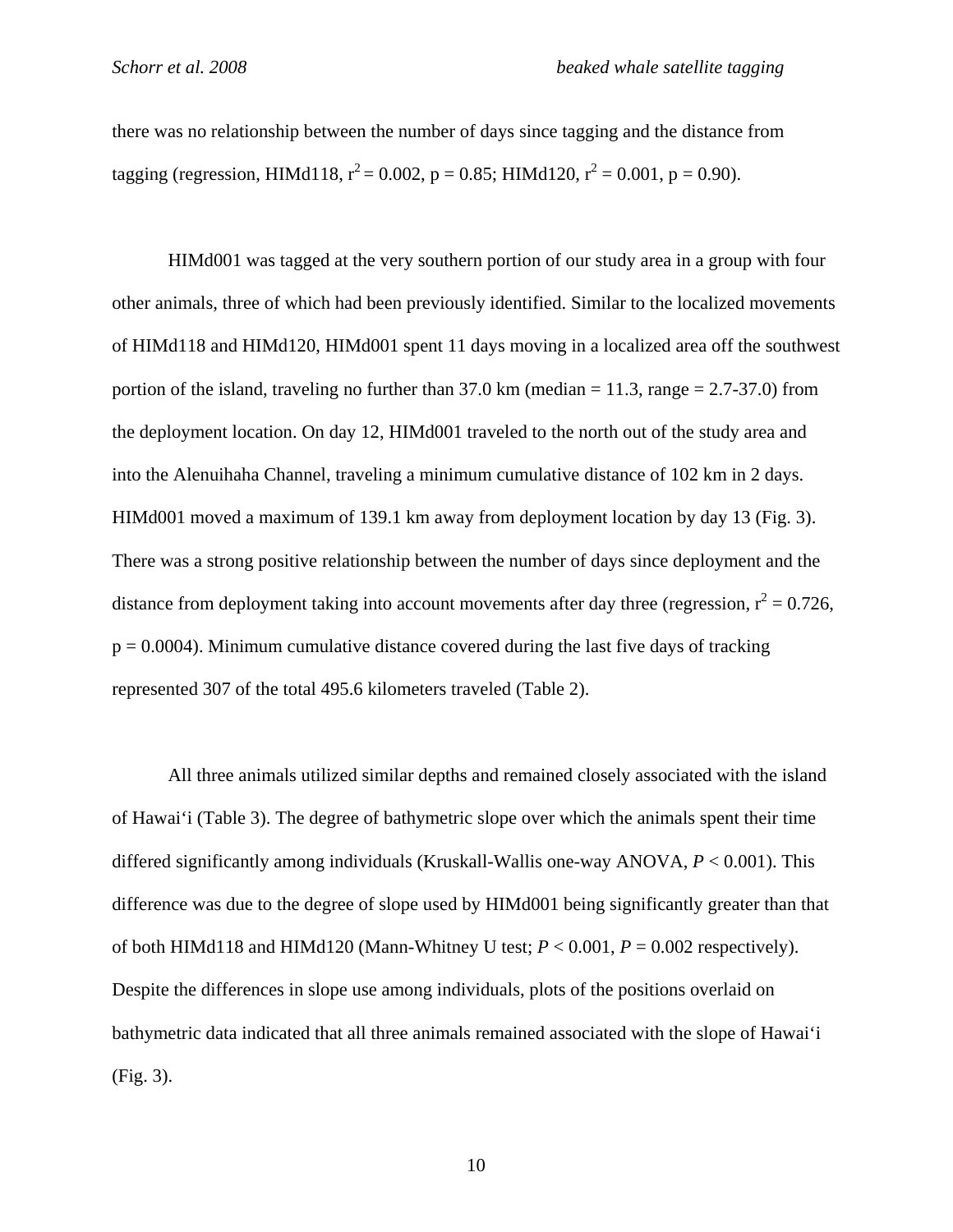## *Cuvier's beaked whales*

 Comparisons of identification photographs of the tagged Cuvier's beaked whales indicated that all three had been previously documented in the study area. HIZc012, the female tagged in 2006, had previously been seen in 2004 and twice before in 2006. HIZc027, the female tagged in 2008, had been documented in 2005, 2006, and 2007, while HIZc008, the male tagged in 2008, had been documented in 2004 and three times in 2006, although not previously associated with HIZc027. All three whales were tagged near the middle of our study area. Only three locations from the Cuvier's beaked whale tagged in 2006 were received and are not considered here further. The two individuals tagged in the same group in May 2008 spent the first four days within our study area before moving out of the study area to the south (Fig. 4). Based on proximity of locations that were closely spaced in time  $(0-168 \text{ min}, \text{median} = 0 \text{ min}, n$  $= 9$ ), the two whales likely remained together for the first eight days after the tags were attached. Distance among these nine pairs of locations over the eight day period ranged from 0.76 to 12.98  $km$  (median  $= 3.4$  km). Given the variable location qualities (and thus associated error with locations), and the fact that seven of the nine pairs of locations were obtained within two minutes of each other, it is likely the whales were much closer and surfacing in synchrony.

 In general, the two Cuvier's beaked whales tagged in 2008 both remained associated with the island of Hawai'i, although both moved out of our study area during the period transmissions were received (Fig. 4). HIZc008 did leave the slope of the island during the tracking for a period of approximately 56 hours (out of  $\sim$  537 hours of total tracking time) before returning to the slope of the island. Maximum distance to shore during this time was 54.8 km (median distance for entire tracking period  $= 25.8$ , Table 3). Although cumulative distance covered during the duration of tag transmissions were 316.4 km and 540.9 km, for HIZc027 and HIZc008,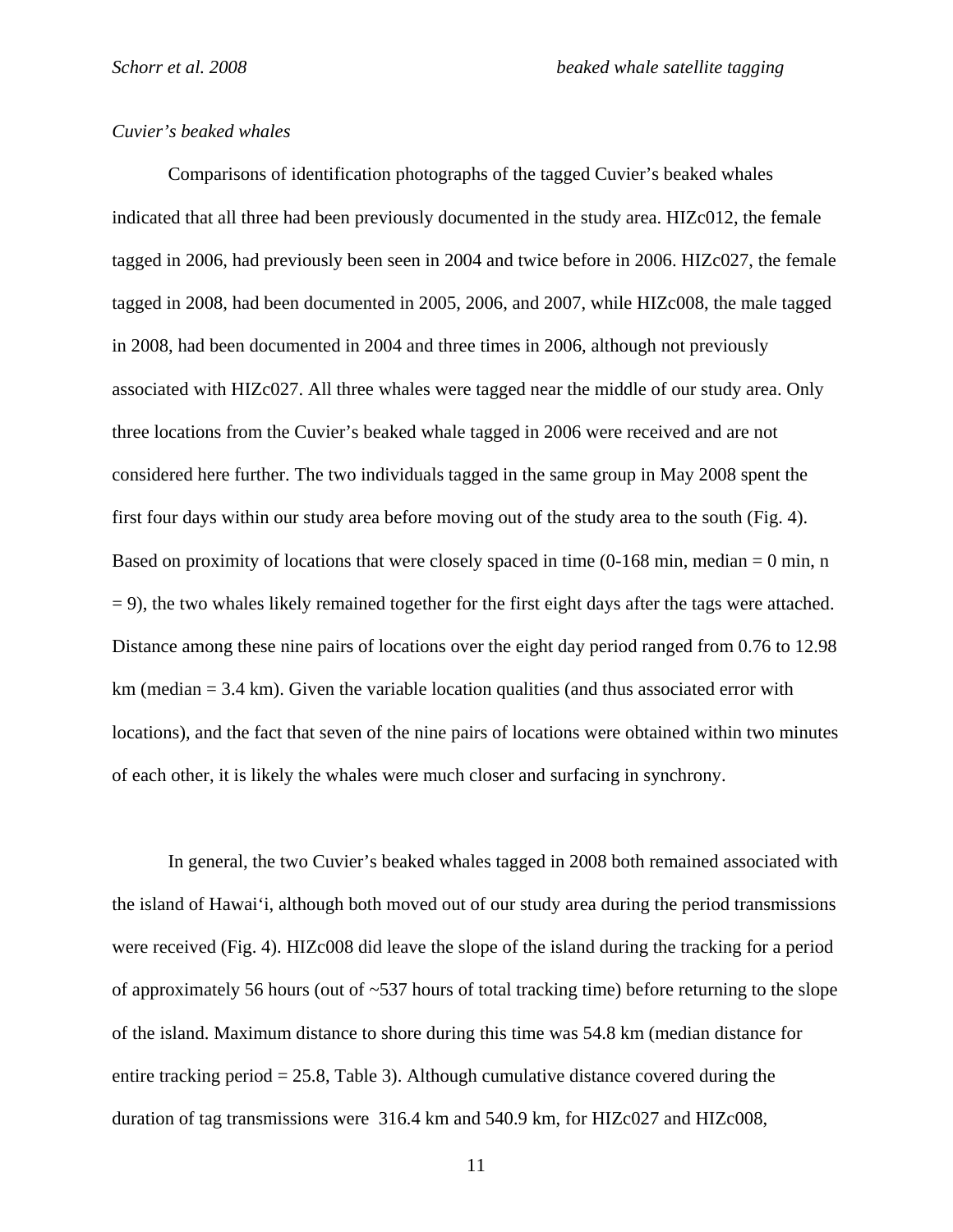respectively (Table 2), distances of locations from the original tagging locations ranged from 3.1 to 65 km (median = 50 km) and from 15 to 89 km (median =  $54.5$  km), for the two individuals. Excluding the first three days of locations after tag attachment, there was no significant relationship between the distance from deployment and the number of days since deployment (HIZc027,  $r^2 = 0.106$ ,  $p = 0.10$ ; HIZc008,  $r^2 = 0.009$ ,  $p = 0.58$ ).

#### Discussion

 Although the durations of signal contact were relatively short, for Blainville's beaked whales 80 locations were obtained over 45 days from individuals in three different groups, providing more information on the movements of individuals of this species than has been obtained from any other method. By comparison, in 202 days of field effort over five years, McSweeney et al. (2007) documented just 19 sightings of Blainville's beaked whales in the same study area, with the disparity due both to the difficulty of detecting this species, even during good sea conditions, and their low density in the study area. Movements revealed by the satellite tag data support the supposition that both the Blainville's and Cuvier's beaked whale populations are island-associated, and helps extend our knowledge of habitat use and distribution of these species outside our study area. For both species, movement rates were low (Table 2), and despite cumulative distances covered over the duration of the tag transmissions of several hundreds of kilometers, the individuals remained relatively close to the original sites of tagging. For Blainville's beaked whales, HIMd120 moved furthest from shore of the three animals (Table 3), but still remained within a median distance of 27.7 km (range  $= 11.3 - 46.7$ ). Throughout, the animals showed a distinct association with the slope of the island of Hawai'i (Fig. 3).

While some locations for Blainville's beaked whales were closer to the islands of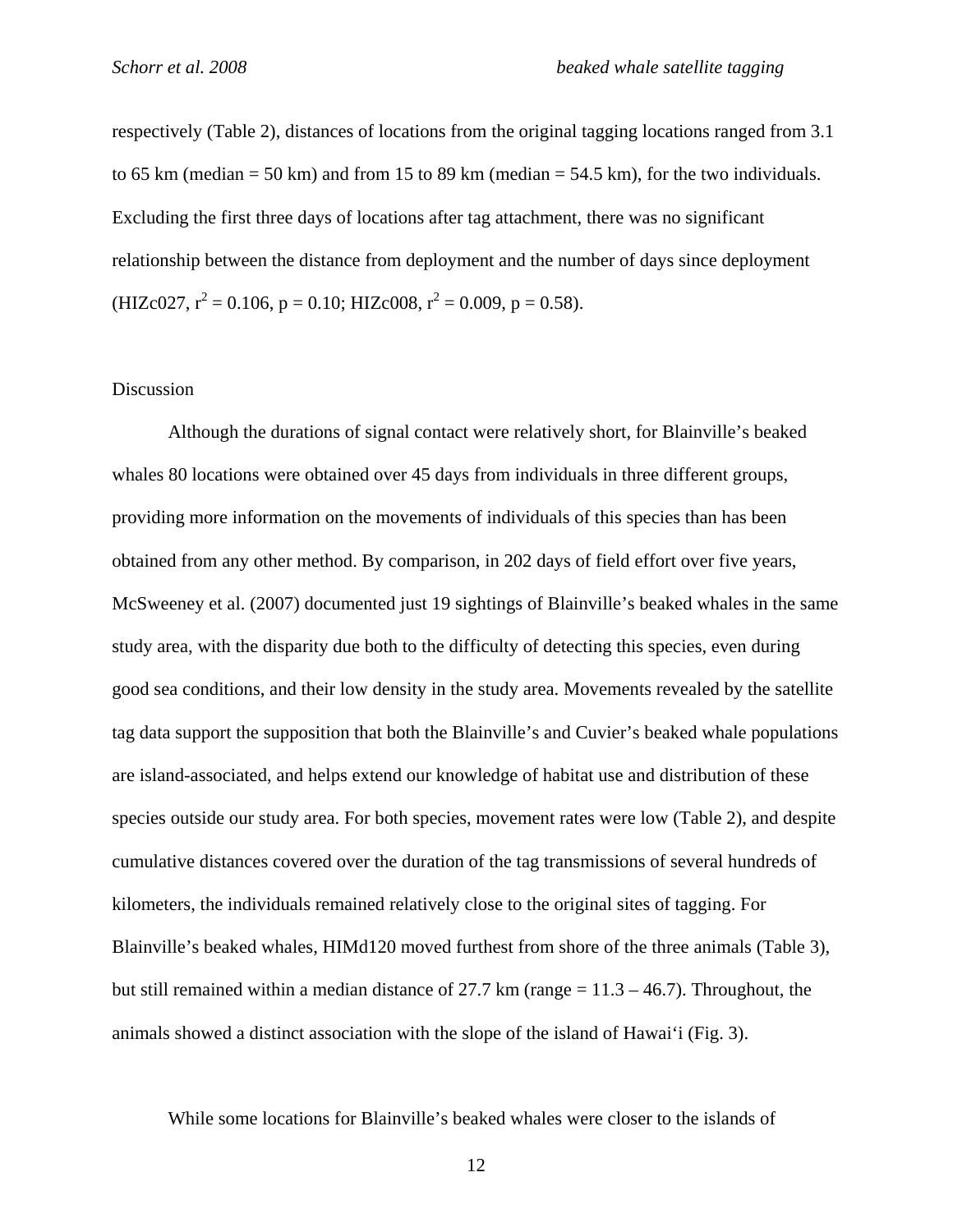Kaho'olawe or Maui, at no point during the tracking period did the whales move away from the slope of the island of Hawai'i or towards other nearby bathymetric features. Even when HIMd001's rate of movement more than doubled during the last 4 days of tracking, movements were confined to the slope of Hawai'i (Fig. 3). These movements are consistent with those found by McSweeney *et al.* (2007) which show that Blainville's beaked whales move throughout the study area and are not associated with a specific area or feature on the island of Hawai'i. While the Cuvier's beaked whale HIZc008 did move away from the slope of the island for two days (<10.5% of total tracking time), all other locations and those of HIZc027 remained associated with the island of Hawai'i, also indicating a high level of site fidelity to the island of Hawai'i (Fig. 4).

Habitat use revealed by the satellite data fits well with that found by visual surveys. The median calculated depth of satellite-derived locations for the tagged Blainville's beaked whales  $(1,218 \text{ m}, n = 3)$ , and Cuvier's beaked whales  $(2,561 \text{ m}, n = 2)$  was similar to the mean sighting depths (922m, 2,029 m, respectively) of these species encountered during previous studies (Baird *et al.* 2006), and depth differences between the Blainville's and Cuvier's beaked whales (Fig. 5) were consistent with information from sighting surveys. The greater sighting depths documented from satellite tagged individuals (Fig. 5) likely reflects the bias from sighting surveys towards shallower waters of the study area. The significant difference in slope of locations among HIMd118, HIMd120 and HIMd001 indicated that slope angle does not likely influence prey availability or foraging strategies for this population. What little is known about diet indicates that Blainville's beaked whales in other regions consume primarily squid and small fish (MacLeod *et al.* 2003). The significant difference in slope between HIMd001 and the two adult males may be attributed to a preference by HIMd001 for the southwestern side of the island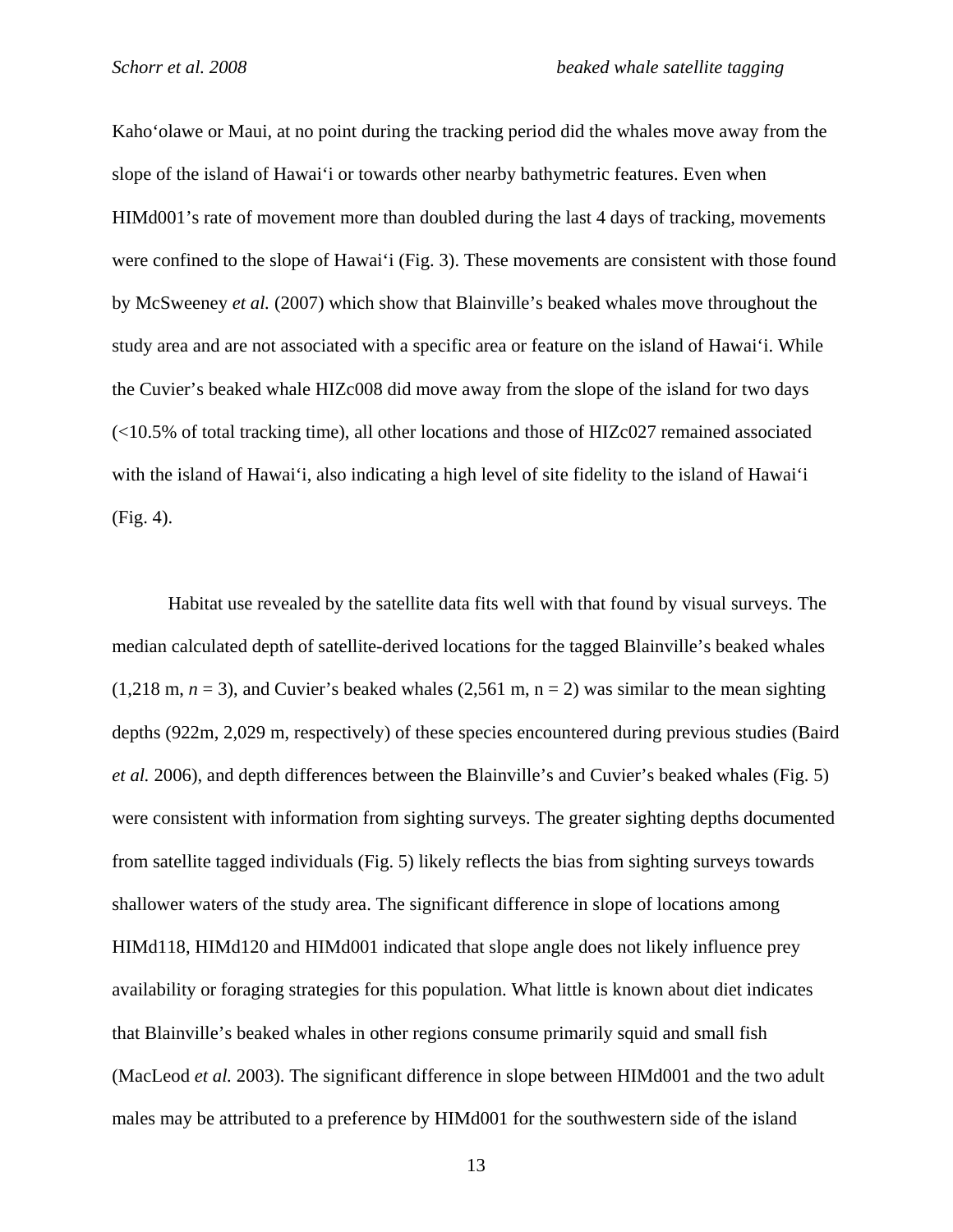(which has a steeper slope) as suggested by the sighting history for that individual (McSweeney *et al.* 2007), and not necessarily a preference for a steeper slope.

The association with the island of Hawai'i may be due to a local increase in productivity resulting from island-associated upwelling caused by strong local trade winds and island topography (Seki et al. 2001). Such associations with the main Hawaiian Islands have been documented for several species of cetaceans that feed in near-surface waters, presumably taking advantage of increased availability or predictability of prey (Baird et al. 2008b, 2008c; Benoit-Bird and Au 2003; McSweeney et al. in review). How such upwelling would increase the productivity or availability of the deep water prey of beaked whales is unknown however.

For Blainville's beaked whales McSweeney et al. (2007) reported a higher re-sighting rate of adult females than adult males, despite almost equal numbers of each sex documented. The presence of two previously identified females associated with HIMd118 and HIMd120 at the times of tag deployments is consistent with the higher re-sighting rates and stronger site-fidelity of adult females to our study area.

The application of small dorsal-fin attached satellite tags allowed us to extend our knowledge of the study animals' range and movement patterns. Previous boat-based studies of beaked whales have not been conducted in the Alenuihaha Channel due to consistently high sea states, and logistical challenges associated with small boat surveys. Prevailing weather conditions in the Alenuihaha Channel are generally very windy with large seas that increase in steepness as they are funneled between the islands of Maui and Hawai'i. Aerial surveys conducted in the channel during the 2006 RIMPAC exercises reported the mean sea state as a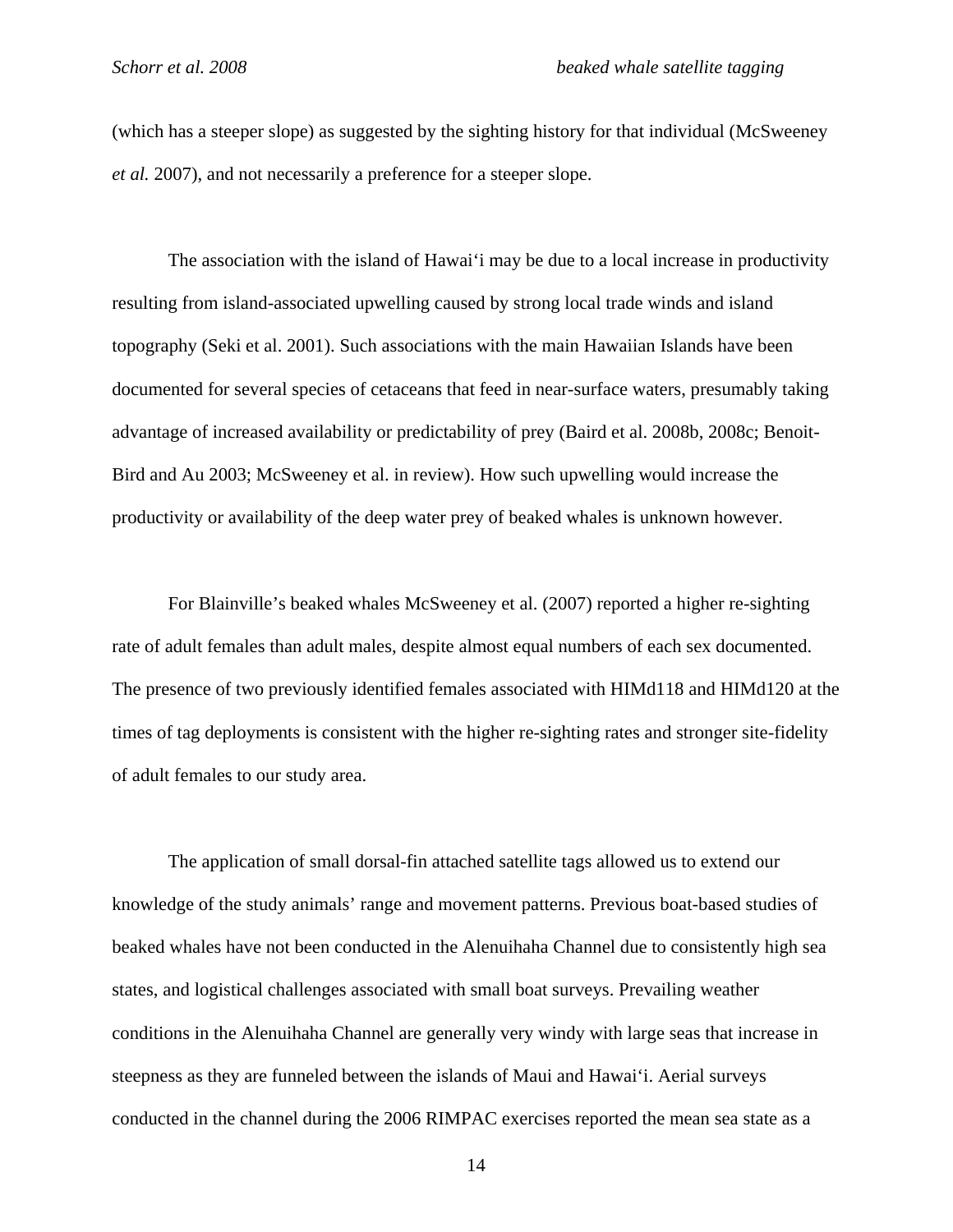Beaufort 4-5 (Mobley 2006). Barlow et al. (2006) demonstrates a low encounter rate for *Mesoplodon* as sea states increase above a Beaufort 3, with more than a 10-fold reduction in encounter rates from a Beaufort 0-1 to a Beaufort 5. For these reasons, neither boat-based nor aerial-based visual observations (a key marine mammal mitigation measure used in conjunction with navy training exercises (Anonymous 2007)), would be likely to detect many of the beaked whales in this area.

Movements revealed by satellite tracking indicate that the range of at least some members of the population of Blainville's and Cuvier's beaked whales extends outside our study area and into the Alenuihaha Channel and the east side of the island, with HIMd118 and HIMd120 spending much of their time in or adjacent to the Channel (Fig. 3). As part of the Hawai'i Range Complex, all of the waters around the Hawaiian Islands may be used by naval forces for training exercises, and antisubmarine warfare exercises are known to occur in the Alenuihaha Channel (Anonymous 2007). These exercises include the use of mid-frequency active (MFA) sonar, and in the case of choke-point exercises, may include several simultaneous sources of MFA sonar. Several beaked whale strandings world wide have been linked to the use of naval sonar (*e.g*., Simmonds and Lopez-Jurado1991, Balcomb and Claridge 2001, Jepson et al. 2003, Cox et al. 2006).

Coupled with evidence of site-fidelity, association of individuals over time (McSweeney et al. 2007), and small population estimates (Baird et al. unpublished), these are likely small distinct groups of island-associated beaked whales. The re-sighting history of all three tagged Cuvier's beaked whales, and inclusion of at least one previously identified individual in each of the three Blainville's groups indicates the tagged animals are part of the island-associated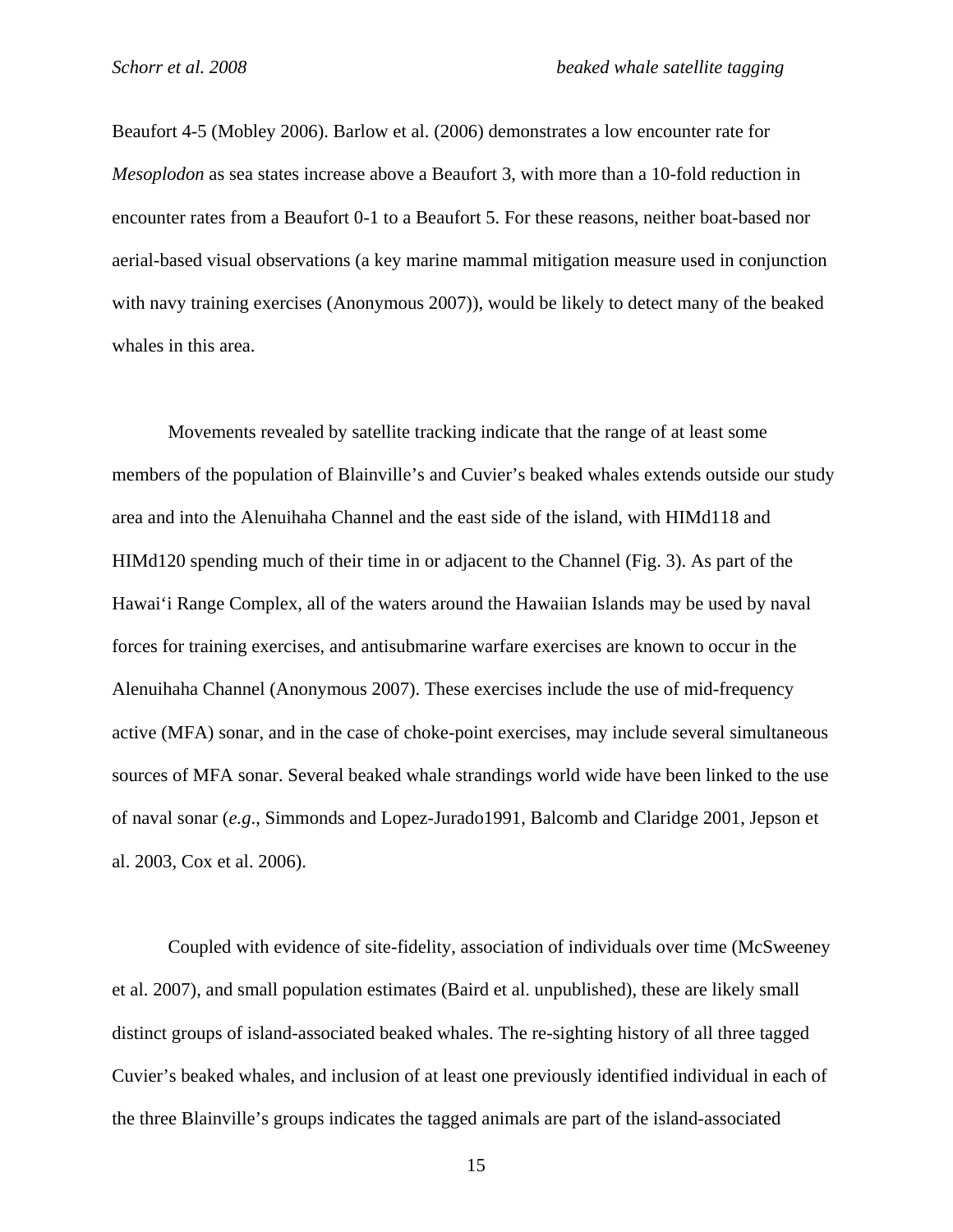populations showing long-term site-fidelity. Small isolated populations are likely at greater risk from anthropogenic impacts (Weilgart 2007, Bräger et al. 2007). It follows that both Blainville's and Cuvier's beaked whales from these populations are likely to be subjected to a higher degree of population-level effects if exposed to anthropogenic impacts.

While these impacts may include fisheries interactions, environmental degradation (oil or chemical spill, depletion of primary food source), ship-strikes, and other anthropogenic noise sources, the potential impact of MFA sonar is likely high given the overlap in naval training areas and whale movement patterns. The Hawai'i-based longline fishery operates in waters greater than 45 km from shore, and a single mortality of Blainville's beaked whale has been reported associated with the fishery (Forney and Kobayashi 2007). Within the known range of these populations there are no longline fisheries, although there are a number of troll fisheries that may interact with cetacean populations (Nitta and Henderson 1992). No major shipping lanes are routed through this area, though large cruise ships do routinely visit the island and local tug and barge traffic transit the channel and may present a risk from ship strikes, petroleum spills or other waste.

Application of these types of satellite tags show promise for the study of small to medium-sized cetaceans where movement patterns and habitat use are difficult to assess through traditional means. Understanding these movements is critical for discerning stock structure and home ranges, particularly for species that may be at greater population-level risk from anthropogenic sources due to population size and ecology.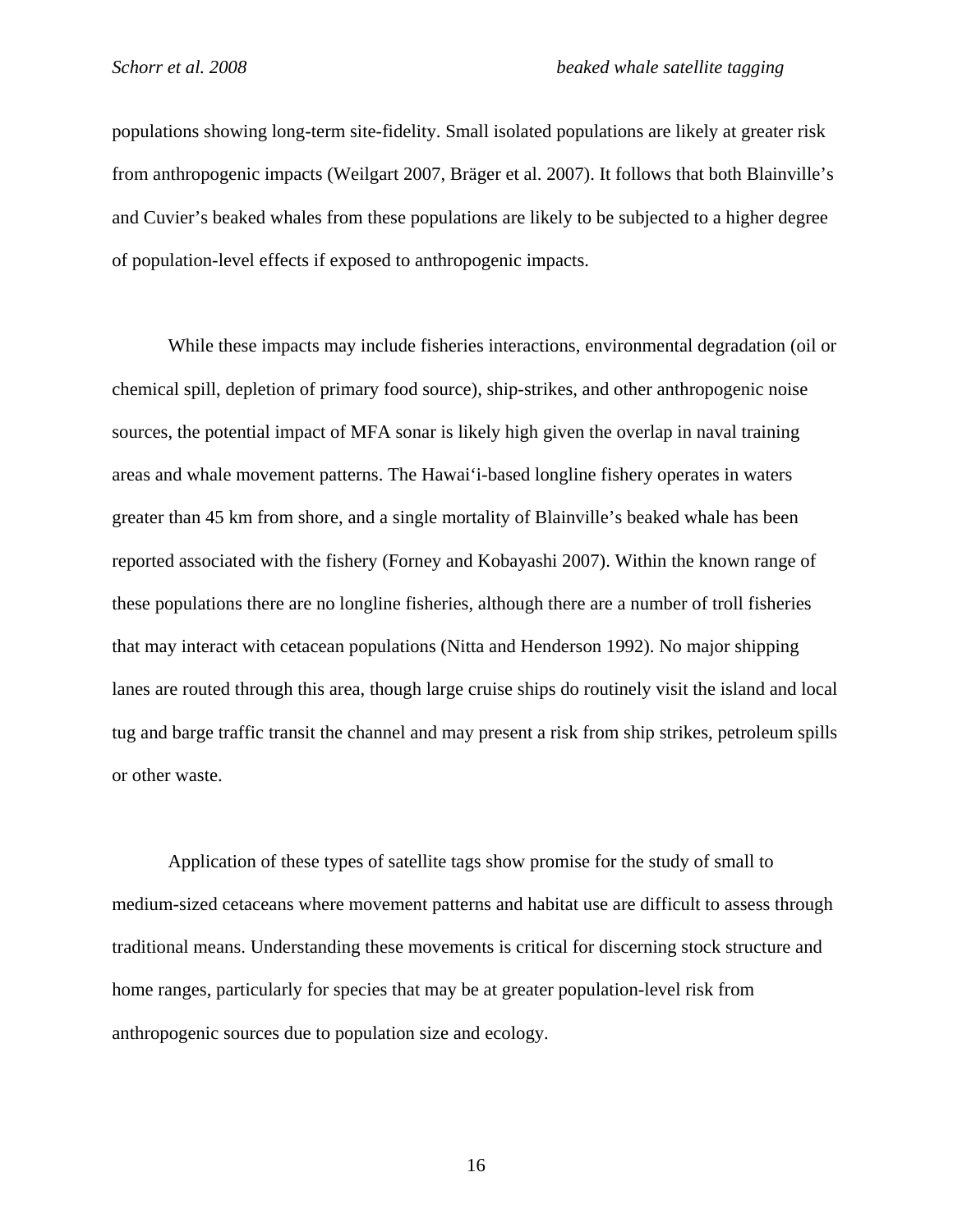## Acknowledgements

For assistance in the field, we thank Annie Douglas, Jens Koblitz, and Megan Ferguson. We thank Sabre Mahaffy for matching tagged whales to our ID catalog. We also thank Lloyd Murrey and John Elman for assistance with tag development. Damon Holzer of the Northwest Fisheries Science Center assisted with the creation of the bathymetric maps and he and Jeremy Lucas of Cascadia Research assisted with the GIS analysis. Funding and support was provided by the Southwest Fisheries Science Center, US Navy (N45), Wild Whale Research Foundation, Northwest Fisheries Science Center, the Alaska Sealife Center, and Dolphin Quest. We thank Jay Barlow for helpful comments on the report, and the National Marine Mammal Lab for allowing us to undertake the 2006 tagging under their permit. Research was undertaken under NMFS Scientific Research Permit Nos. 731-1774 (issued to RWB) and 782-1719 (issued to NMML).

## Literature Cited

- ANDREWS, R.D., R.L. PITMAN, AND L.T. BALANCE. 2008. Satellite tracking reveals distinct movement patterns for Type B and Type C killer whales in the southern Ross Sea, Antarctica. Polar Biology.
- ANONYMOUS. 2007. Hawaii Range Complex Draft Environmental Impact Statement / Overseas Environmental Impact Statement (Revision 1, July 2007). Available from http://www.govsupport.us/navynepahawaii/EIS.aspx accessed January 2008.
- BAIRD, R.W., D.L. WEBSTER, D.J. MCSWEENEY, A.D. LIGON, G.S. SCHORR, AND J. BARLOW. 2006. Diving behaviour of Cuvier's (*Ziphius cavirostris*) and Blainville's (*Mesoplodon densirostris*) beaked whales in Hawai'i. Canadian Journal of Zoology 84**:**1120-1128.
- BAIRD, R.W., D.L. WEBSTER, G.S. SCHORR, D.J. MCSWEENEY AND J. BARLOW. 2008. Diel variation in beaked whale diving behavior. Marine Mammal Science 24:630-642.
- BAIRD, R.W., D.L. WEBSTER, S.D. MAHAFFY, D.J. MCSWEENEY, G.S. SCHORR AND A.D. LIGON. 2008b. Site fidelity and association patterns in a deep-water dolphin: rough-toothed dolphins (*Steno bredanensis*) in the Hawaiian Archipelago**.** Marine Mammal Science 24:535-553.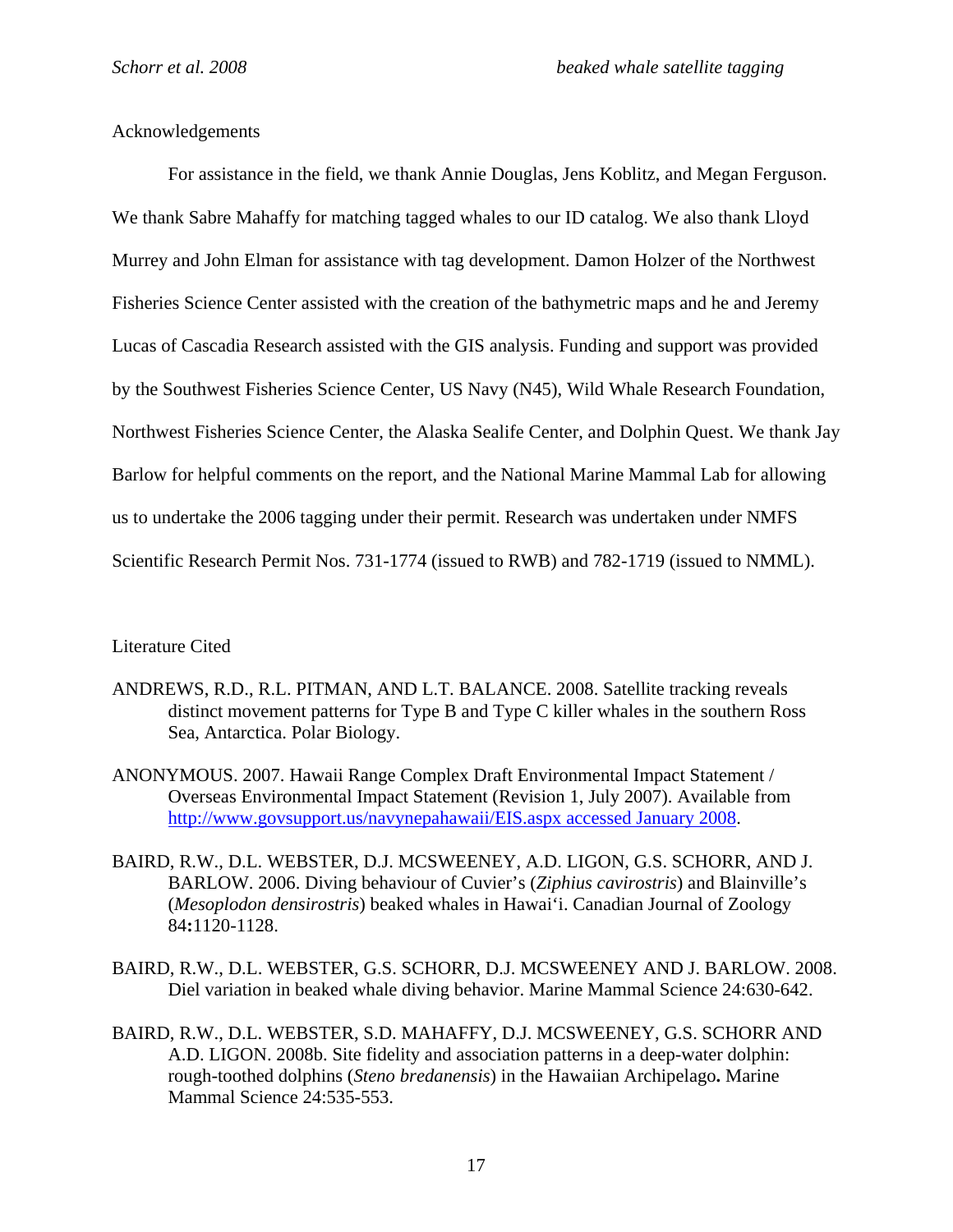- BAIRD, R.W., A.M. GORGONE, D.J. MCSWEENEY, D.L. WEBSTER, D.R. SALDEN, M.H. DEAKOS, A.D. LIGON, G.S. SCHORR, J. BARLOW, AND S.D. MAHAFFEY. 2008c. False killer whales (*Pseudorca crassidens*) around the main Hawaiian Islands: long-term site fidelity, inter-island movements, and association patterns. Marine Mammal Science 24:591-612.
- BALCOMB, K.C. AND D.E. CLARIDGE. 2001. A mass stranding of cetaceans caused by naval sonar in the Bahamas. Bahamas Journal of Science 5:1-12.
- BARLOW, J. M.C. FERGUSON, W.F. PERRIN, L. BALLANCE, T. GERRODETTE, G. JOYCE, C.D. MACLEOD, K. MULLIN, D.L. PALKA, AND G. WARING. 2006. Abundance and densities of beaked and bottlenose whales (family Ziphiidae). Journal of Cetacean Research and Management 7:263-270.
- BENOIT-BIRD, K.J., AND W.W.L. AU. 2003. Prey dynamics affect foraging by a pelagic predator (*Stenella longirostris)* over a range of spatial and temporal scales. Behavioral Ecology and Sociobiology 53:364-373.
- BEYER, H.L. 2004. Hawth's analysis tools for ArcGIS®. Version 3.21 [computer program]. Available from http://www.spatialecology.com/htools [accessed 12 September 2005].
- BRÄGER, S., S.M. DAWSON, E. SLOOTEN, S. SMITH, G.S. STONE, AND A. YOSHINAGA. 2002. Site fidelity and along-shore range in Hector's dolphin, an endangered marine dolphin from New Zealand. Biological Conservation 108:281-287.
- COX ,T.M., T.J. RAGEN, A.J. READ, E. VOS, R.W. BAIRD, K. BALCOMB, J. BARLOW, J. CALDWELL, T. CRANFORD, L. CRUM, A. D'AMICO, G. D'SPAIN, A. FERNÁNDEZ, J. FINNERAN, R. GENTRY, W. GERTH, F. GULLAND, J. HILDEBRAND, D. HOUSER, T. HULLAR, P.D. JEPSON, D. KETTEN, C.D. MACLEOD, P. MILLER, S. MOORE, D. MOUNTAIN, D. PALKA, P. PONGANIS, S. ROMMEL, T. ROWLES, B. TAYLOR, P. TYACK, D. WARTZOK, R. GISINER, J. MEAD, AND L. BENNER. 2006. Understanding the impacts of anthropogenic sound on beaked whales Journal of Cetacean Research and Management 7:177-187.
- FORNEY, K.A., AND D.R. KOBAYASHI. 2007. Updated estimates of mortality and injury of cetaceans in the Hawaii-based longline fishery, 1994-2005. NOAA Technical Memorandum, NMFSC-SWFSC 412. 30pp.
- HARRIS, R.B., S.G. FANCY, D.C. DOUGLAS, G.W. GARNER, S.C. AMSTRUP, T.R. MCCABE, AND L.F. PANK. 1990. Tracking wildlife by satellite: current systems and performance. US Fish and Wildlife Technical Report 30, 60pp.
- JEPSON, P.D., M. ARBELO, R. DEAVILLE, I.A.P. PATTERSON, P. CASTRO, J.R. BAKER, E. DEGOLLADA, H.M. ROSS, P. HERRAEZ, A.M. POCKNELL, F. RODRIGUEZ, F.E. HOWIE, A. ESPINOSA, R.J. REID, J.R. JABER, V. MARTIN, A.A. CUNNINGHAM, AND A. FERNANDEZ. 2003. Gas-bubble lesions in stranded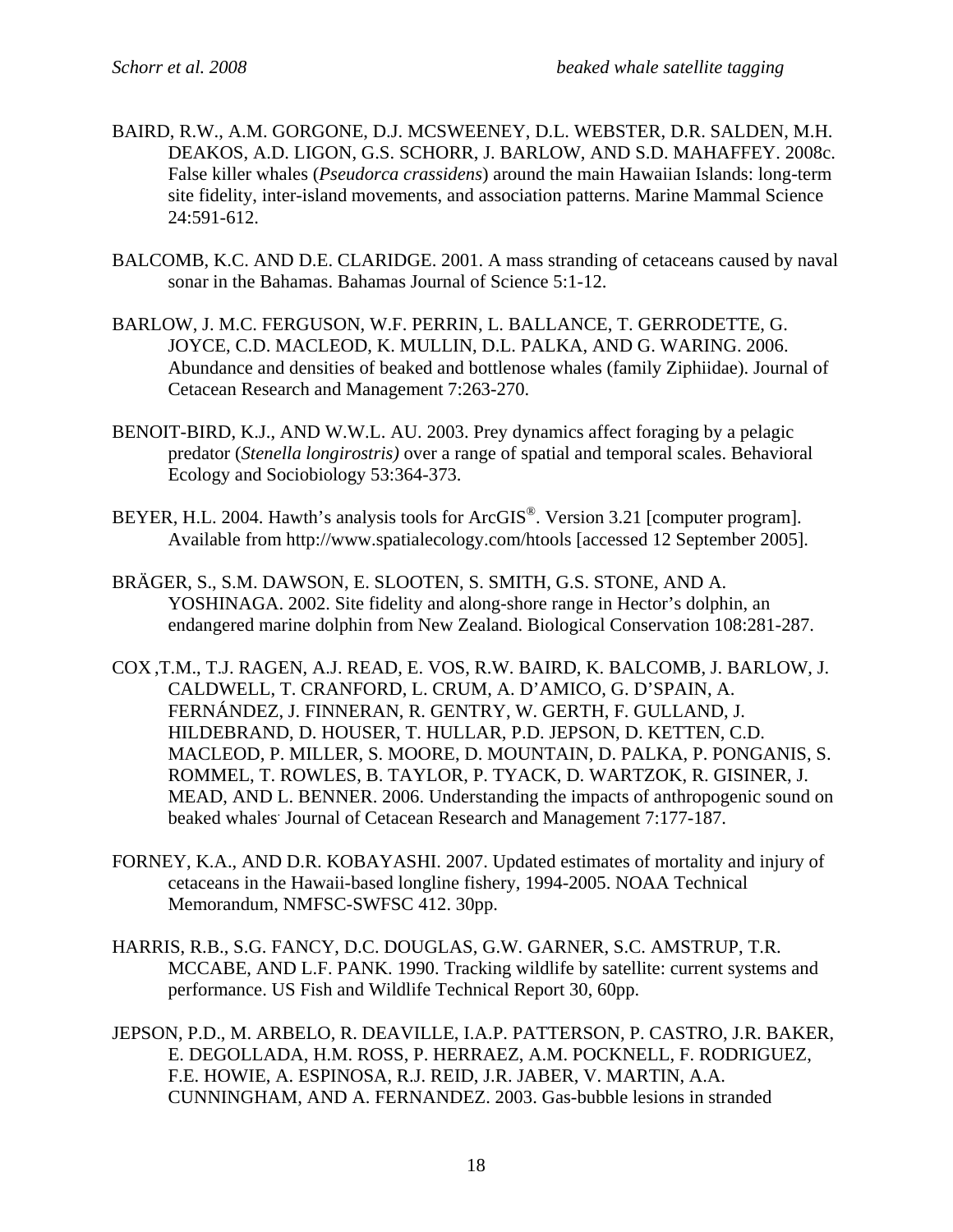cetaceans: Was sonar responsible for a spate of whale deaths after an Atlantic military exercise? Nature (London) 425:575-576.

- MATE, B.R., S.L. NIEUKIRK, AND S.D. KRAUS. 1997. Satellite-monitored movements of the northern right whale (*Eubalaena glacialis*). Journal of Wildlife Management 61:1393- 1405.
- MACLEOD, C.D., M.B. SANTOS, AND G.J. PIERCE. 2003. Review of data on diets of beaked whales: evidence of niche separation and geographic segregation. Journal of the Marine Biological Association of the United Kingdom 83:651-665.
- MCSWEENEY, D.J., R.W. BAIRD, AND S.D. MAHAFFY. 2007. Site fidelity, associations and movements of Cuvier's (*Ziphius cavirostris*) and Blainville's (*Mesoplodon densirostris*) beaked whales off the island of Hawai'i. Marine Mammal Science 23:666-687.
- MCSWEENEY, D.J., R.W. BAIRD, S.D. MAHAFFY, D.L. WEBSTER, AND G.S. SCHORR. In review. Site fidelity and association patterns of a rare species: pygmy killer whales (*Feresa attenuata)* in the main Hawaiian Islands. Marine Mammal Science.
- MOBLEY, J.R. 2006. Results of 2006 RIMPAC surveys of marine mammals in Kaulakahi and Alenuihaha Channels. Pages F-53-F-64 *in* Hawaii Range Complex Draft Environmental Impact Statement/Overseas Environmental Impact Statement (Draft EIS/OEIS) Volume 3 of 3. Available at http://www.govsupport.us/navynepahawaii/EIS.aspx {accessed January 2008}.
- NITTA, E.T. AND J.R. HENDERSON. 1993. A review of interactions between Hawaii's fisheries and protected species. Marine Fisheries Review 55:83-92.
- SEKI, P.M., J.J. POLOVINA, R.E. BRAINARD, R.R. BIDIGARE, C.L. LEONARD, AND D.G. FOLEY. 2001. Biological enhancement at cyclonic eddies tracked with GEOS thermal imagery in Hawaiian waters. Geophysical Research Letters 28:1583-1586.
- SIMMONDS, M.P. AND L.F. LOPEZ-JURADO. 1991. Whales and the military. Nature (London) 351:448.
- VINCENT, C., B. J. MCCONNELL, V. RIDOUX, AND M. A. FEDAK. 2002. Assessment of Argos location accuracy from satellite tags deployed on captive gray seals. Marine Mammal Science 18:156–166.
- WEILGART, L.S. 2007. The impacts of anthropogenic ocean noise on cetaceans and implications for management. Canadian Journal of Zoology 85:1091-1116.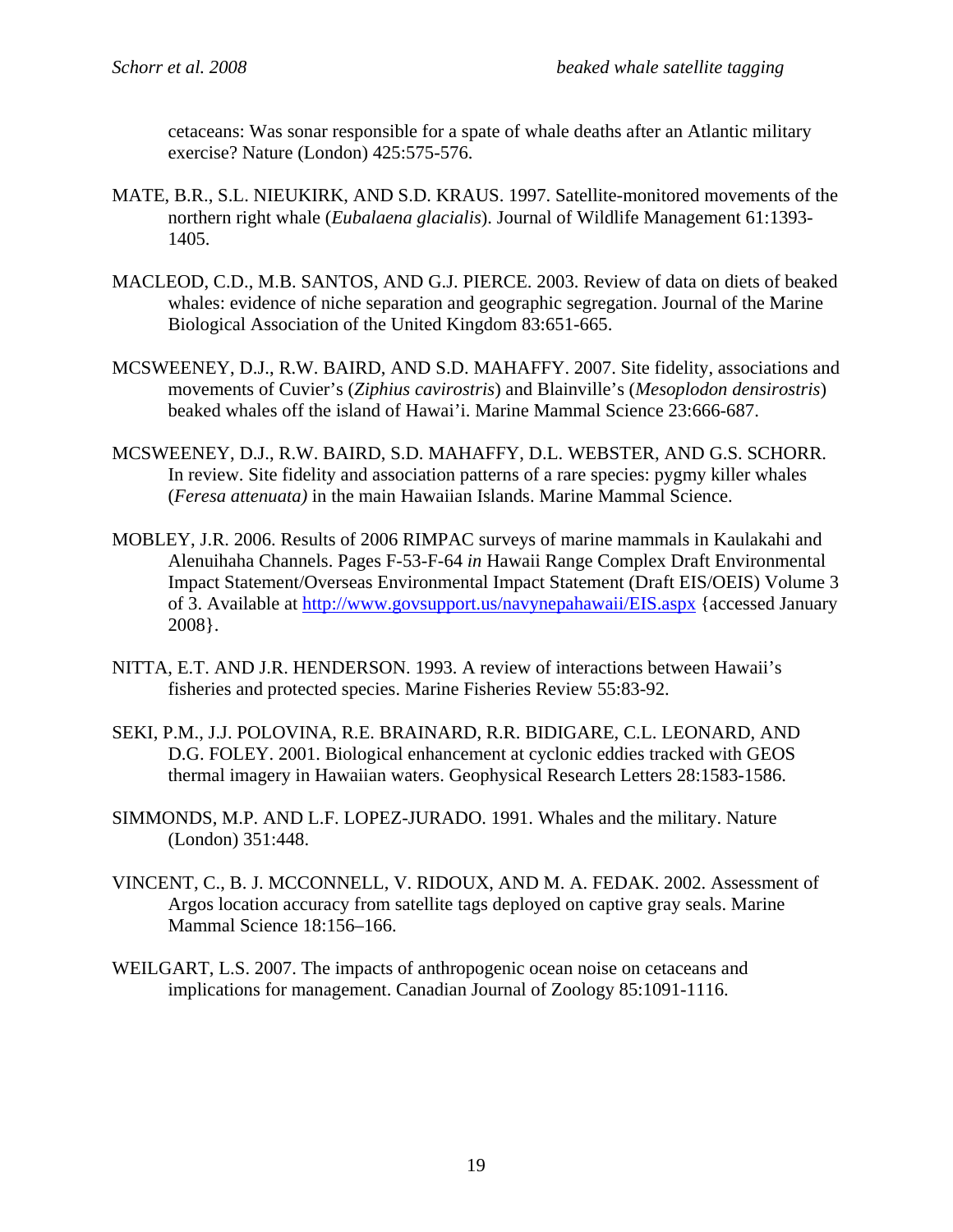Table 1. Details of beaked whale satellite tag deployments. Species: Md = *Mesoplodon densirostris;* Zc = *Ziphius cavirostris.* Photographs of tagged whales were compared to existing individual photo-identification catalogs to determine individual identification number. Sex ( $M =$ male;  $F =$  female) of tagged whales determined based on presence of erupted teeth and scarring patterns (see McSweeney et al. 2007). Total number of locations determined after processing data through the Douglas Argos-Filter, taking into account distance between consecutive locations and rate and bearings among consecutive movement vectors (see text for details).

| <b>Species</b> | Individual     | <b>Sex</b>   | Deployment | Date of last | Duration       | # of days      | Total #   |
|----------------|----------------|--------------|------------|--------------|----------------|----------------|-----------|
|                | identificati   |              | date       | location     | of signal      | locations were | of        |
|                | on number      |              |            | obtained     | contact        | obtained       | locations |
|                |                |              |            |              | (days)         |                | after     |
|                |                |              |            |              |                |                | filtering |
| Md             | HIMd118        | M            | 22 Nov 06  | 15 Dec 06    | 23             | 16             | 25        |
| Md             | <b>HIMd120</b> | M            | 22 Nov 06  | 08 Dec 06    | 16             | 14             | 20        |
| Md             | HIMd001        | F            | 04 Dec 06  | 19 Dec 06    | 15             | 15             | 36        |
| Zc             | HIZc012        | F            | 30 Nov 06  | 02 Dec 06    | $\overline{2}$ | $\overline{2}$ | 3         |
| Zc             | HIZc027        | $\mathbf{F}$ | 05 May 08  | 18 May 08    | 13             | 12             | 33        |
| Zc             | HIZc008        | M            | 05 May 08  | 28 May 08    | 24             | 19             | 41        |

Table 2. Information on movements of individual beaked whales (see Table 1) determined using locations from satellite tags after processing through the Douglas Argos-Filter. Individual HIZc012 was omitted due to the small sample size. Cumulative horizontal distance moved was calculated using straight-line distances between all filtered locations. Rates of horizontal movement were calculated among consecutive pairs of locations with time intervals from 4 to 23 hours, thus sample sizes differ from Table 1. These represent minimum rates, as movements between locations were likely not always in a straight-line, and do not take into account vertical movements (diving).

| Individual     | Cumulative | Distance from tagging | Rate of horizontal movement |
|----------------|------------|-----------------------|-----------------------------|
| identification | distance   | location (km)         | (km/h)                      |
| number         | moved (km) | Median (max)          | Median (range) n            |
| HIMd118        | 410.4      | 32.0(74.1)            | $1.31(0.5 - 3.25)15$        |
| <b>HIMd120</b> | 284.8      | 53.9 (85.3)           | $0.84(0.2 - 2.83)14$        |
| <b>HIMd001</b> | 495.6      | 19.9(139.1)           | $1.22(0.33 - 8.06)28$       |
| HIZc027        | 316.4      | 50.3(65.1)            | $1.07(0.11 - 3.97)$ 13      |
| HIZc008        | 540.9      | 54.5 (88.9)           | $1.46(0.16 - 4.17)$ 28      |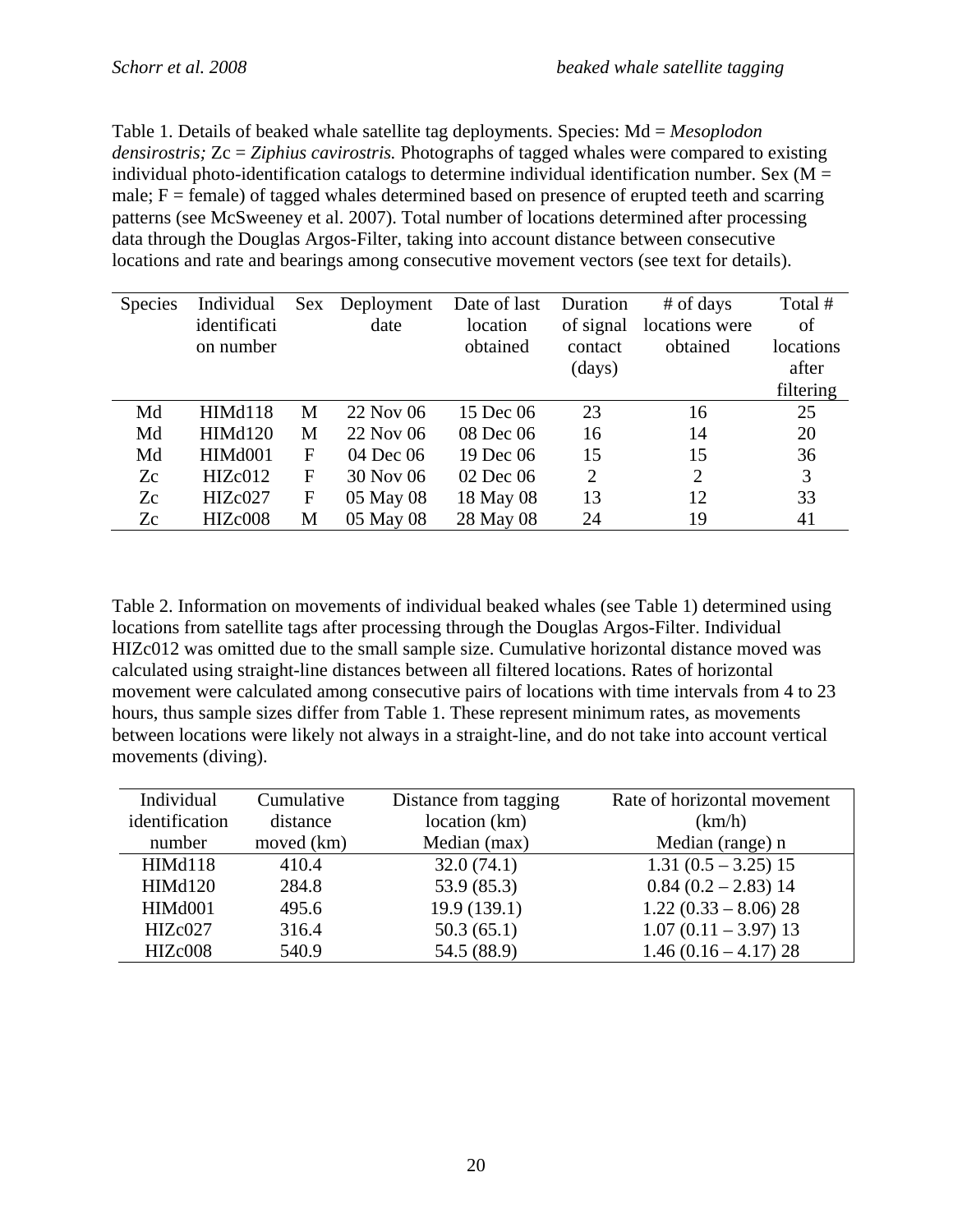Table 3. Details of habitat use by individual beaked whales (see Table 1) based on a bathymetry analysis of filtered satellite location data using ArcGIS. The number of locations may be lower than in Table 1 due to a small number of locations plotting on land. See text for details of analysis.

| Individual               | <b>Number</b>   | Depth $(m)$               | Distance to Shore      | Slope (degrees) |
|--------------------------|-----------------|---------------------------|------------------------|-----------------|
| identification<br>number | οf<br>locations | Median (Range)            | (km)<br>Median (Range) | Median (Range)  |
| HIMd118                  | 25              | $1,108(777 - 2,635)$      | $21.2(13.5 - 43.9)$    | $2(0-18)$       |
| HIMd120                  | 20              | $1,218(802 - 2,721)$      | $27.7(11.3 - 46.7)$    | $4(1-20)$       |
| HIM <sub>d</sub> 001     | 36              | $1,455(49 - 3,430)$       | $7.1(0.4-46.0)$        | 11 $(1-29)$     |
| HIZc027                  | 30              | $2,253$ $(1,098 - 3,925)$ | $11.4(2.1 - 26.1)$     | $11(1-23)$      |
| HIZc008                  | 40              | $2,870(1,307-4,822)$      | $25.8(5.1 - 54.8)$     | $8(1-25)$       |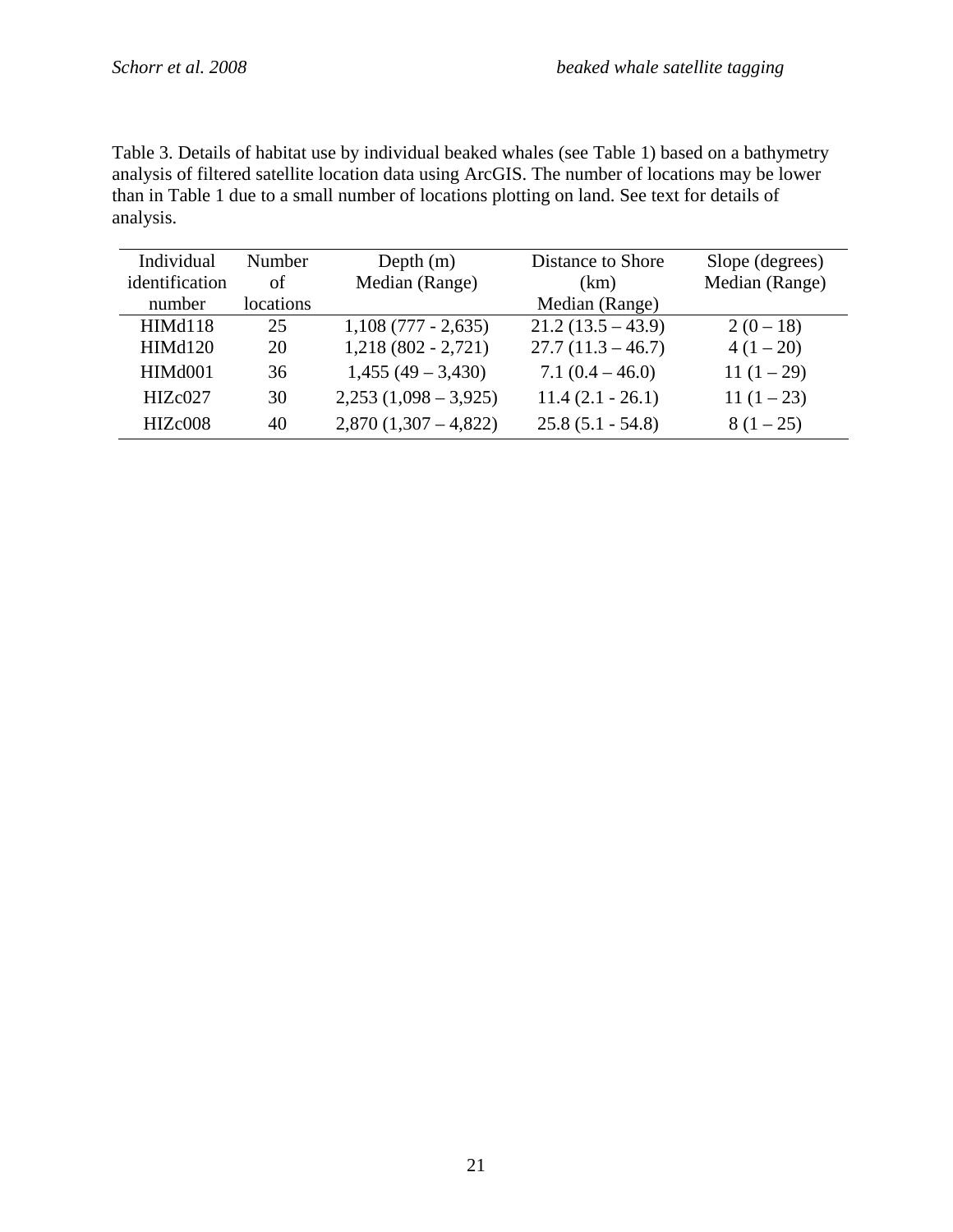

Figure 1. Top. Photo of adult male Blainville's beaked whale (HIMd118) with satellite tag attached to the dorsal fin. Bottom. Photo of adult female Cuvier's beaked whale (HIZc027) with satellite tag on dorsal ridge immediately behind and below dorsal fin. Photos by R.W. Baird.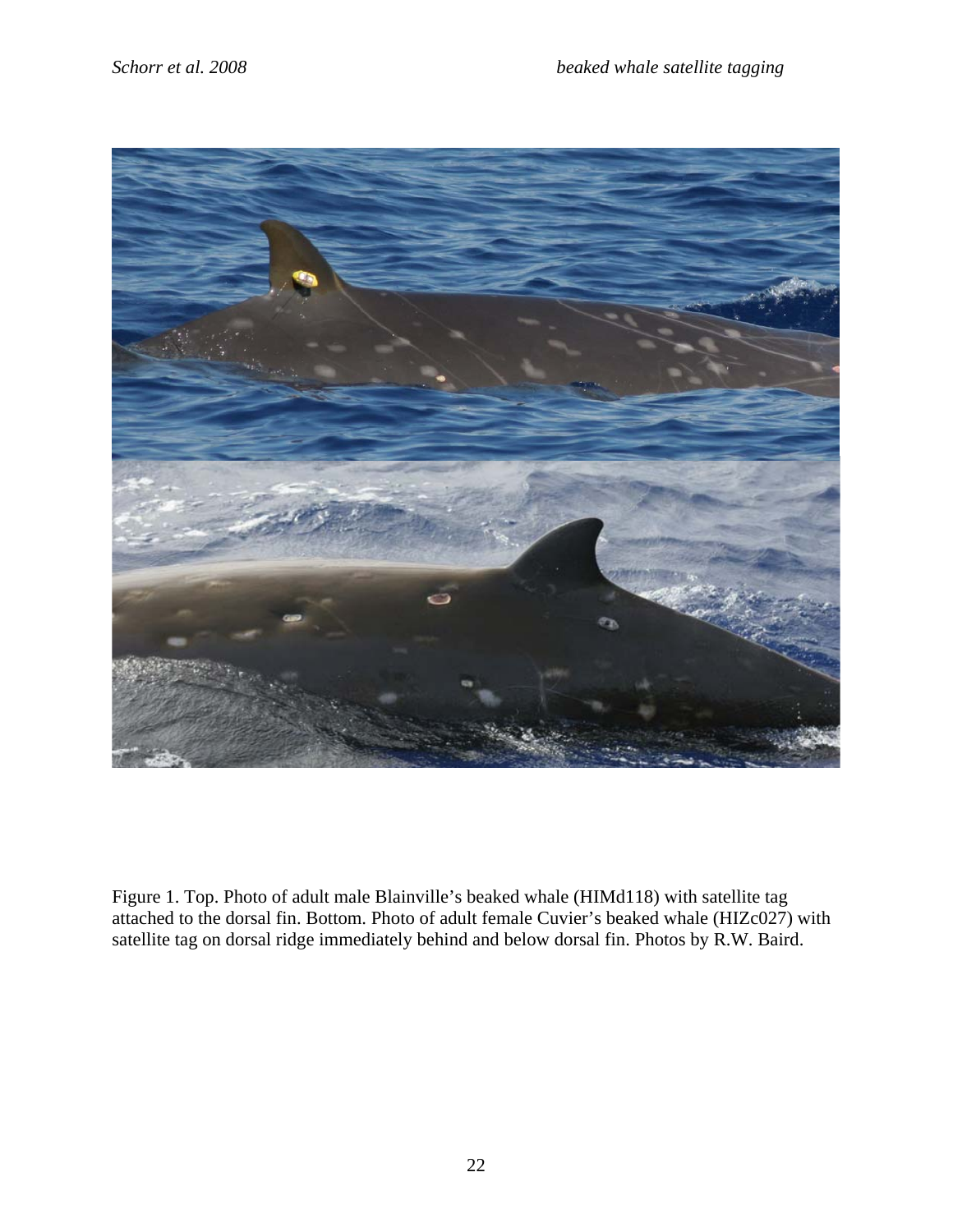

Figure 2. Illustration of the logic steps followed by the Douglas filter in relation to the Ratecoef portion of the filter (figure from the Douglas Argos-Filter, Version 7.03 manual, 2006). Maxredun is the maximum-redundant distance (temporally near-consecutive points within a defined distance that are kept by the filter). Keep lc indicates the location classes to keep (the filter will automatically keep all LC's of this defined class and higher). Ratecoef is the rate of coefficient used in assessing locations, considering the angle created by three subsequent points, and is based on the idea that an animal is unlikely to leave one location, travel towards a subsequent location, and then immediately move back to the same location again. Minrate is the maximum sustainable rate of movement between consecutive points (based on a reasonable rate of movement sustainable for several hours or days).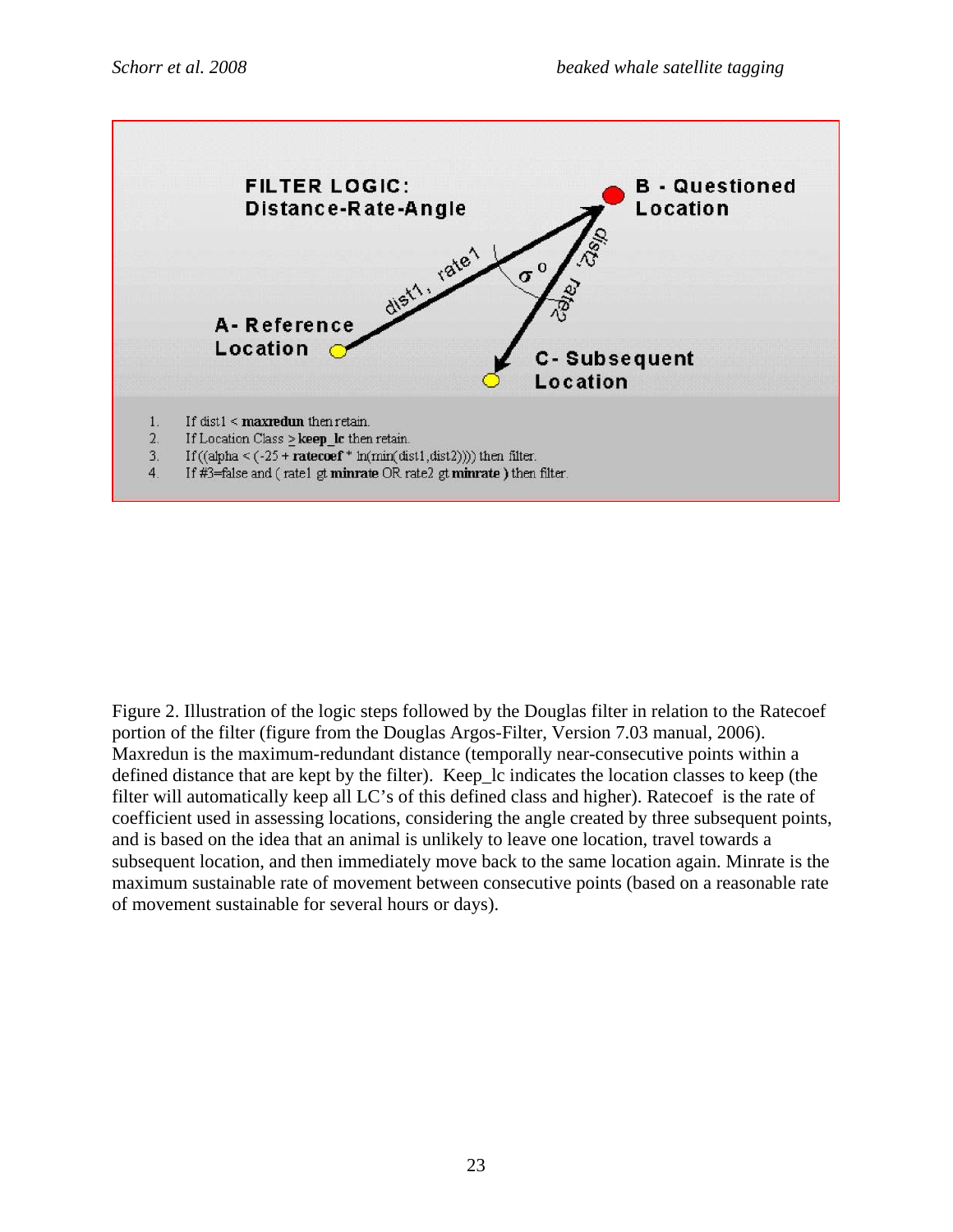

Figure 3. Satellite derived locations of Blainville's beaked whales after processing through the Douglas Argos-Filter, with dashed lines connecting consecutive locations. HIMd118 is indicated by green triangles, HIMd120 is indicated by red squares, and HIMd001 is indicated by blue circles. The approximate boundary of the study area is shown with a heavy black dashed line. The 1,000 m and 2,000 m depth contours are shown.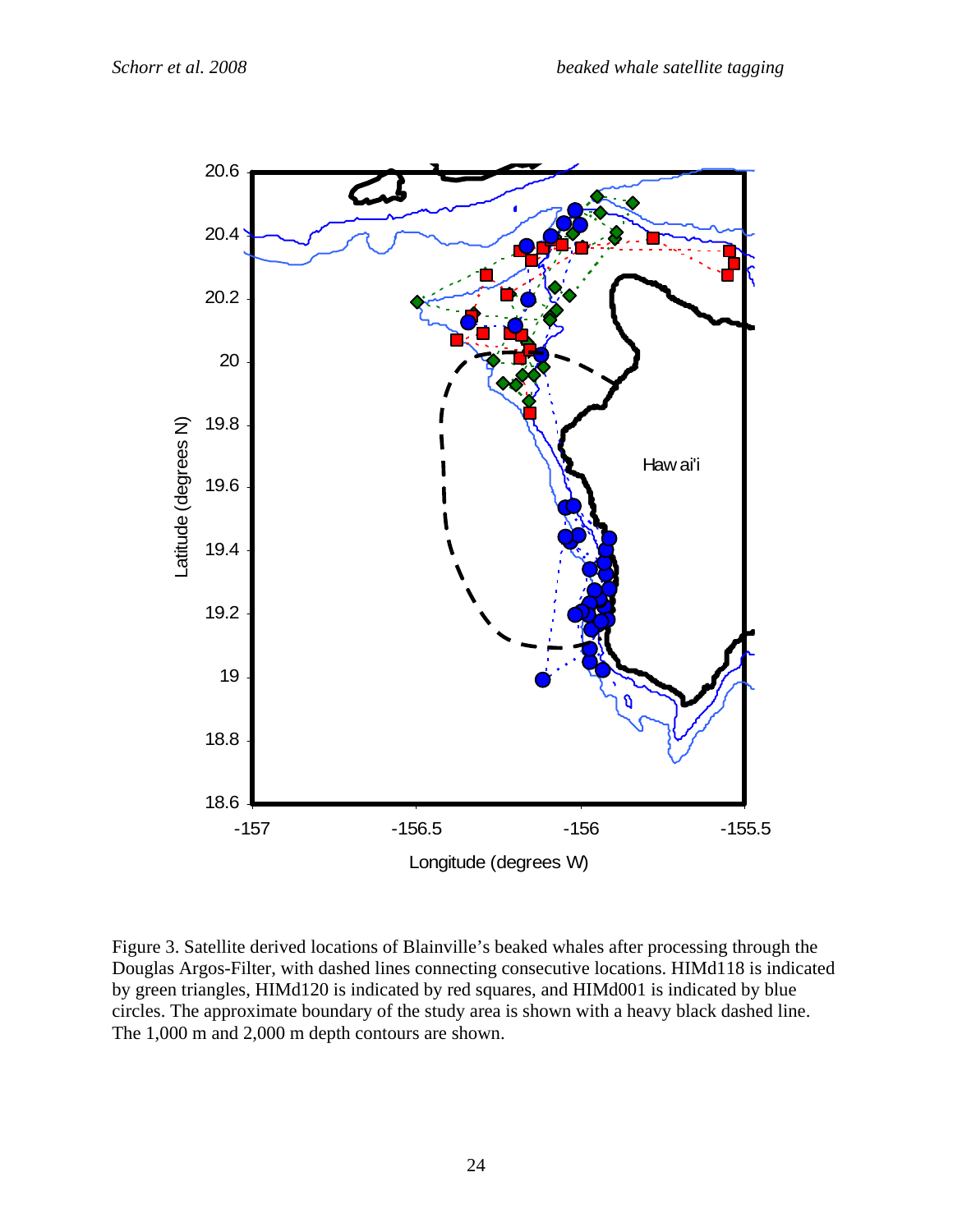

Figure 4. Satellite derived locations of Cuvier's beaked whales, May 2008, after processing through the Douglas Argos-Filter, with dashed lines connecting consecutive locations. Locations of the adult male (HIZc008) are represented with green squares while the adult female (HIZc027) are red diamonds. The approximate boundary of the study area is shown with a heavy black dashed line. The 1,000 m and 2,000 m depth contours are shown.